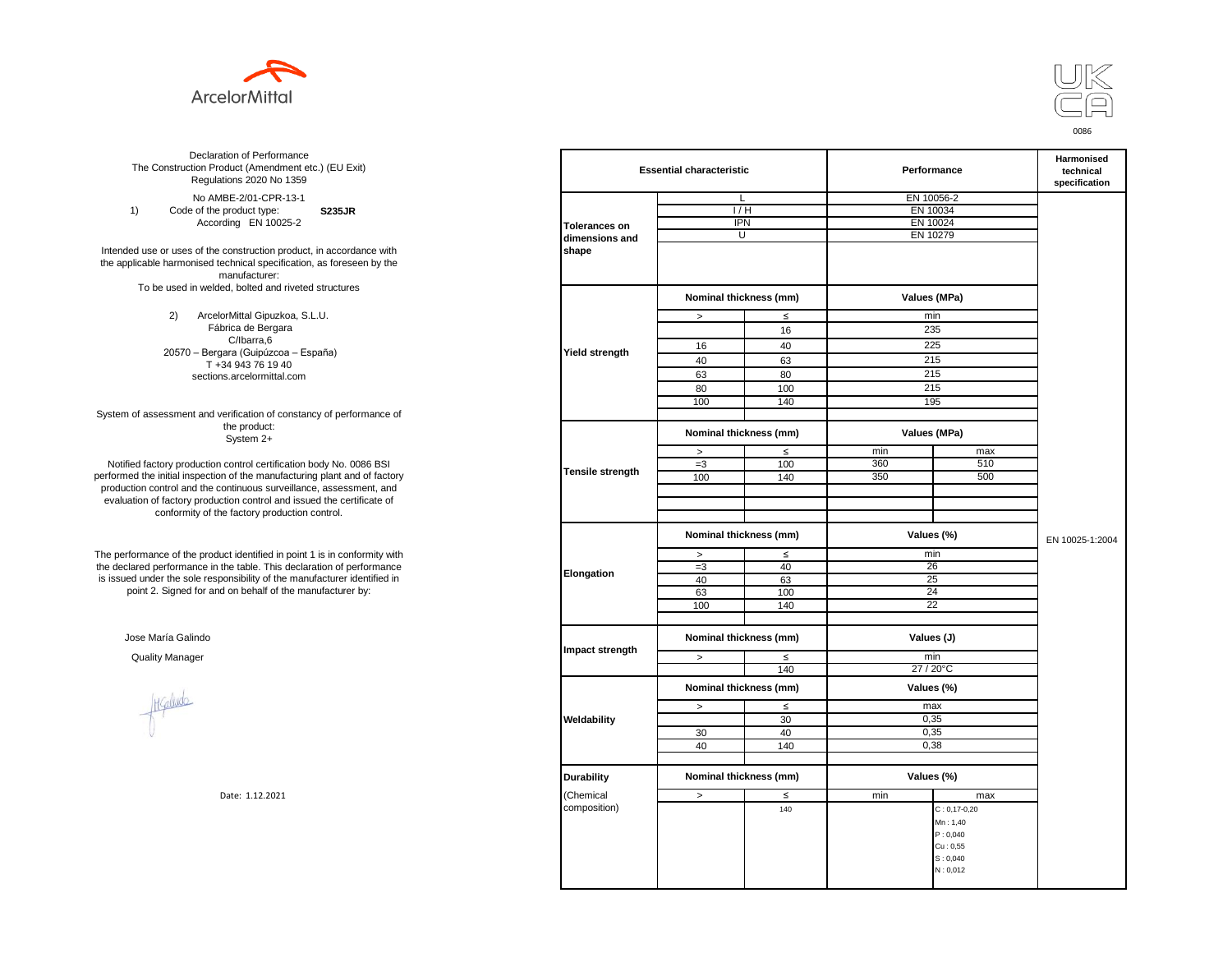



**S235J0** No AMBE-2/02-CPR-13-1 1) Code of the product type: According EN 10025-2

Intended use or uses of the construction product, in accordance with the applicable harmonised technical specification, as foreseen by the manufacturer: To be used in welded, bolted and riveted structures

> 2) ArcelorMittal Gipuzkoa, S.L.U. Fábrica de Bergara C/Ibarra,6 20570 – Bergara (Guipúzcoa – España) T +34 943 76 19 40 sections.arcelormittal.com

System of assessment and verification of constancy of performance of the product: System 2+

Notified factory production control certification body No. 0086 BSI performed the initial inspection of the manufacturing plant and of factory production control and the continuous surveillance, assessment, and evaluation of factory production control and issued the certificate of conformity of the factory production control.

The performance of the product identified in point 1 is in conformity with the declared performance in the table. This declaration of performance is issued under the sole responsibility of the manufacturer identified in point 2. Signed for and on behalf of the manufacturer by:

Jose María Galindo

Healudo

| ation of Performance<br>oduct (Amendment etc.) (EU Exit)<br>ations 2020 No 1359 |                         | <b>Essential characteristic</b> |        |          | Performance  | Harmonised<br>technical<br>specification |
|---------------------------------------------------------------------------------|-------------------------|---------------------------------|--------|----------|--------------|------------------------------------------|
| IBE-2/02-CPR-13-1                                                               |                         | L                               |        |          | EN 10056-2   |                                          |
| product type:<br>S235J0                                                         |                         | 1/H                             |        |          | EN 10034     |                                          |
| rding EN 10025-2                                                                | <b>Tolerances on</b>    | <b>IPN</b>                      |        |          | EN 10024     |                                          |
|                                                                                 | dimensions and          | U                               |        | EN 10279 |              |                                          |
| construction product, in accordance with                                        | shape                   |                                 |        |          |              |                                          |
| echnical specification, as foreseen by the                                      |                         |                                 |        |          |              |                                          |
| manufacturer:                                                                   |                         |                                 |        |          |              |                                          |
| ed, bolted and riveted structures                                               |                         |                                 |        |          |              |                                          |
|                                                                                 |                         | Nominal thickness (mm)          |        |          | Values (MPa) |                                          |
| orMittal Gipuzkoa, S.L.U.                                                       |                         | $\, >$                          | $\leq$ |          | min          |                                          |
| brica de Bergara                                                                |                         |                                 | 16     |          | 235          |                                          |
| C/Ibarra,6                                                                      |                         | 16                              | 40     |          | 225          |                                          |
| jara (Guipúzcoa – España)                                                       | Yield strength          |                                 |        |          |              |                                          |
| 34 943 76 19 40                                                                 |                         | 40                              | 63     |          | 215          |                                          |
| ns.arcelormittal.com                                                            |                         | 63                              | 80     |          | 215          |                                          |
|                                                                                 |                         | 80                              | 100    |          | 215          |                                          |
|                                                                                 |                         | 100                             | 140    |          | 195          |                                          |
| verification of constancy of performance of                                     |                         |                                 |        |          |              |                                          |
| the product:<br>System 2+                                                       |                         | Nominal thickness (mm)          |        |          | Values (MPa) |                                          |
|                                                                                 |                         | $\, >$                          | $\leq$ | min      | max          |                                          |
| control certification body No. 0086 BSI                                         |                         | $=3$                            | 100    | 360      | 510          |                                          |
| in of the manufacturing plant and of factory                                    | <b>Tensile strength</b> | 100                             | 140    | 350      | 500          |                                          |
| ontinuous surveillance, assessment, and                                         |                         |                                 |        |          |              |                                          |
| ction control and issued the certificate of                                     |                         |                                 |        |          |              |                                          |
| e factory production control.                                                   |                         |                                 |        |          |              |                                          |
|                                                                                 |                         |                                 |        |          |              |                                          |
|                                                                                 |                         | Nominal thickness (mm)          |        |          | Values (%)   | EN 10025-1:2004                          |
| uct identified in point 1 is in conformity with                                 |                         | $\, >$                          | $\leq$ |          | min          |                                          |
| the table. This declaration of performance                                      |                         | $=3$                            | 40     |          | 26           |                                          |
| ponsibility of the manufacturer identified in                                   | Elongation              | 40                              | 63     |          | 25           |                                          |
| d on behalf of the manufacturer by:                                             |                         | 63                              | 100    |          | 24           |                                          |
|                                                                                 |                         | 100                             | 140    |          | 22           |                                          |
|                                                                                 |                         |                                 |        |          |              |                                          |
|                                                                                 |                         | Nominal thickness (mm)          |        |          | Values (J)   |                                          |
|                                                                                 | Impact strength         |                                 |        |          |              |                                          |
|                                                                                 |                         | $\geq$                          | $\leq$ |          | min          |                                          |
|                                                                                 |                         |                                 | 140    |          | 27 / 0°C     |                                          |
|                                                                                 |                         | Nominal thickness (mm)          |        |          | Values (%)   |                                          |
|                                                                                 |                         | $\,>$                           | $\leq$ |          | max          |                                          |
|                                                                                 | Weldability             |                                 | 30     |          | 0,35         |                                          |
|                                                                                 |                         | 30                              | 40     |          | 0,35         |                                          |
|                                                                                 |                         | 40                              | 140    |          | 0,38         |                                          |
|                                                                                 |                         |                                 |        |          |              |                                          |
|                                                                                 |                         |                                 |        |          |              |                                          |
|                                                                                 | <b>Durability</b>       | Nominal thickness (mm)          |        |          | Values (%)   |                                          |
| Date: 1.12.2021                                                                 | (Chemical               | $\,>$                           | $\leq$ | min      | max          |                                          |
|                                                                                 | composition)            |                                 | 140    |          | C: 0, 17     |                                          |
|                                                                                 |                         |                                 |        |          | Mn: 1,40     |                                          |
|                                                                                 |                         |                                 |        |          | P: 0,035     |                                          |
|                                                                                 |                         |                                 |        |          | Cu: 0,55     |                                          |
|                                                                                 |                         |                                 |        |          | S: 0,035     |                                          |
|                                                                                 |                         |                                 |        |          | N: 0,012     |                                          |
|                                                                                 |                         |                                 |        |          |              |                                          |
|                                                                                 |                         |                                 |        |          |              |                                          |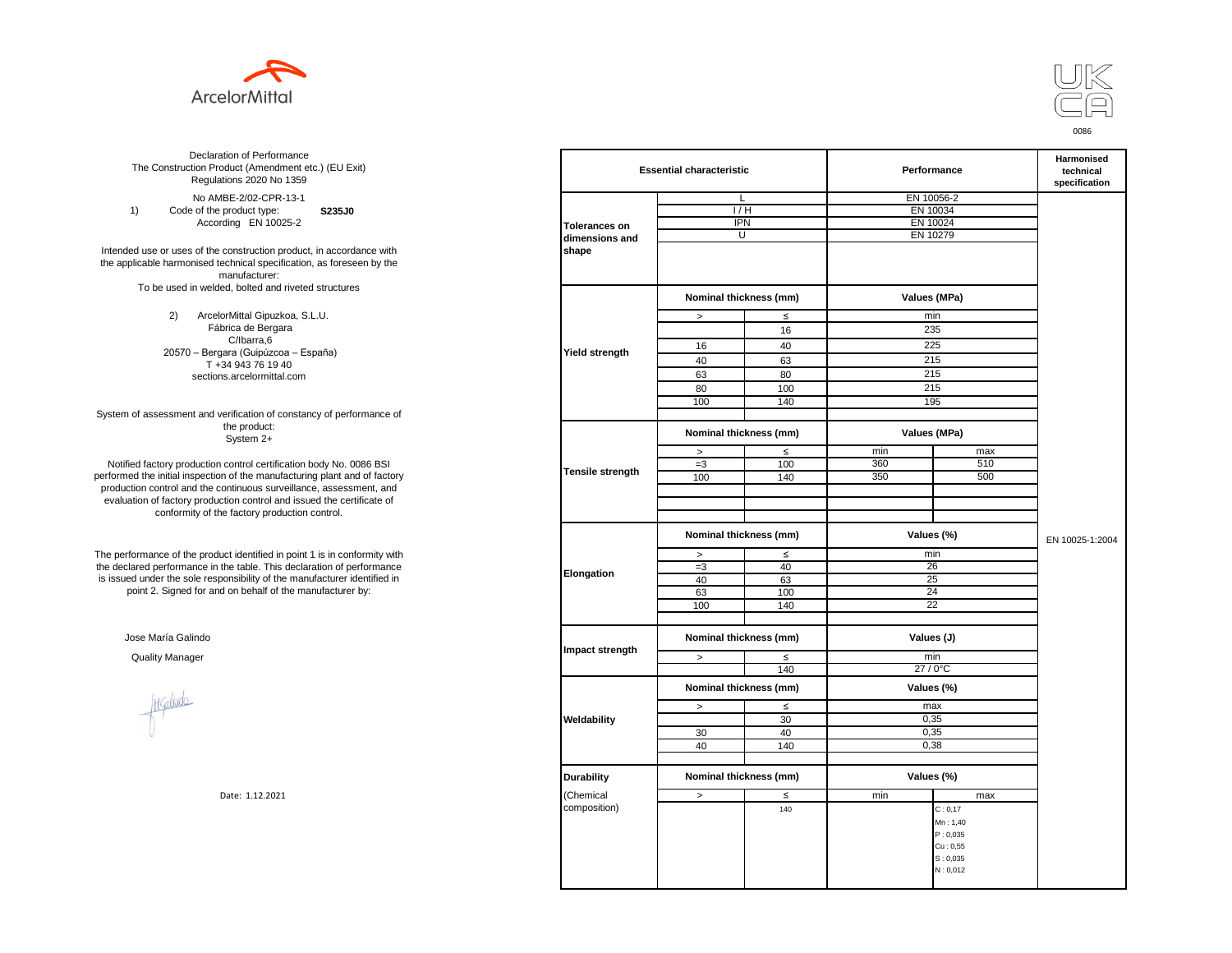



**S235J2** No AMBE-2/03-CPR-13-1 1) Code of the product type: According EN 10025-2

Intended use or uses of the construction product, in accordance with the applicable harmonised technical specification, as foreseen by the manufacturer: To be used in welded, bolted and riveted structures

> 2) ArcelorMittal Gipuzkoa, S.L.U. Fábrica de Bergara C/Ibarra,6 20570 – Bergara (Guipúzcoa – España) T +34 943 76 19 40 sections.arcelormittal.com

System of assessment and verification of constancy of performance of the product: System 2+

Notified factory production control certification body No. 0086 BSI performed the initial inspection of the manufacturing plant and of factory production control and the continuous surveillance, assessment, and evaluation of factory production control and issued the certificate of conformity of the factory production control.

The performance of the product identified in point 1 is in conformity with the declared performance in the table. This declaration of performance is issued under the sole responsibility of the manufacturer identified in point 2. Signed for and on behalf of the manufacturer by:

Jose María Galindo

Healudo

| ation of Performance<br>oduct (Amendment etc.) (EU Exit)<br>ations 2020 No 1359 | <b>Essential characteristic</b> |                        |                        | Performance | Harmonised<br>technical<br>specification |                 |
|---------------------------------------------------------------------------------|---------------------------------|------------------------|------------------------|-------------|------------------------------------------|-----------------|
| IBE-2/03-CPR-13-1                                                               |                                 | L                      |                        |             | EN 10056-2                               |                 |
| product type:<br>S235J2                                                         |                                 | 1/H                    |                        |             | EN 10034                                 |                 |
| rding EN 10025-2                                                                | <b>Tolerances on</b>            | <b>IPN</b>             |                        |             | EN 10024                                 |                 |
|                                                                                 | dimensions and                  | U                      |                        | EN 10279    |                                          |                 |
| construction product, in accordance with                                        | shape                           |                        |                        |             |                                          |                 |
| echnical specification, as foreseen by the                                      |                                 |                        |                        |             |                                          |                 |
| manufacturer:                                                                   |                                 |                        |                        |             |                                          |                 |
| ed, bolted and riveted structures                                               |                                 |                        |                        |             |                                          |                 |
|                                                                                 |                                 | Nominal thickness (mm) |                        |             | Values (MPa)                             |                 |
| orMittal Gipuzkoa, S.L.U.                                                       |                                 | $\, >$                 | $\leq$                 |             | min                                      |                 |
| brica de Bergara                                                                |                                 |                        | 16                     |             | 235                                      |                 |
| C/Ibarra,6                                                                      |                                 | 16                     | 40                     |             | 225                                      |                 |
| jara (Guipúzcoa – España)                                                       | Yield strength                  |                        |                        |             |                                          |                 |
| 34 943 76 19 40                                                                 |                                 | 40                     | 63                     |             | 215                                      |                 |
| ns.arcelormittal.com                                                            |                                 | 63                     | 80                     |             | 215                                      |                 |
|                                                                                 |                                 | 80                     | 100                    |             | 215                                      |                 |
|                                                                                 |                                 | 100                    | 140                    |             | 195                                      |                 |
| verification of constancy of performance of                                     |                                 |                        |                        |             |                                          |                 |
| the product:<br>System 2+                                                       |                                 | Nominal thickness (mm) |                        |             | Values (MPa)                             |                 |
|                                                                                 |                                 | $\, >$                 | $\leq$                 | min         | max                                      |                 |
| control certification body No. 0086 BSI                                         |                                 | $=3$                   | 100                    | 360         | 510                                      |                 |
| in of the manufacturing plant and of factory                                    | Tensile strength                | 100                    | 140                    | 350         | 500                                      |                 |
| ontinuous surveillance, assessment, and                                         |                                 |                        |                        |             |                                          |                 |
| ction control and issued the certificate of                                     |                                 |                        |                        |             |                                          |                 |
| e factory production control.                                                   |                                 |                        |                        |             |                                          |                 |
|                                                                                 |                                 |                        |                        |             |                                          |                 |
|                                                                                 |                                 |                        | Nominal thickness (mm) |             | Values (%)                               | EN 10025-1:2004 |
| uct identified in point 1 is in conformity with                                 |                                 | $\, >$                 | $\leq$                 |             | min                                      |                 |
| the table. This declaration of performance                                      |                                 | $=3$                   | 40                     |             | 26                                       |                 |
| ponsibility of the manufacturer identified in                                   | Elongation                      | 40                     | 63                     |             | 25                                       |                 |
| d on behalf of the manufacturer by:                                             |                                 | 63                     | 100                    |             | 24                                       |                 |
|                                                                                 |                                 | 100                    | 140                    |             | 22                                       |                 |
|                                                                                 |                                 |                        |                        |             |                                          |                 |
|                                                                                 |                                 |                        |                        |             | Values (J)                               |                 |
|                                                                                 | Impact strength                 | Nominal thickness (mm) |                        |             |                                          |                 |
|                                                                                 |                                 | $\geq$                 | $\leq$                 |             | min                                      |                 |
|                                                                                 |                                 |                        | 140                    |             | 27 / -20°C                               |                 |
|                                                                                 |                                 | Nominal thickness (mm) |                        |             | Values (%)                               |                 |
|                                                                                 |                                 | $\,>$                  | $\leq$                 |             | max                                      |                 |
|                                                                                 | Weldability                     |                        | 30                     |             | 0,35                                     |                 |
|                                                                                 |                                 | 30                     | 40                     |             | 0,35                                     |                 |
|                                                                                 |                                 | 40                     | 140                    |             | 0,38                                     |                 |
|                                                                                 |                                 |                        |                        |             |                                          |                 |
|                                                                                 |                                 |                        |                        |             |                                          |                 |
|                                                                                 | <b>Durability</b>               | Nominal thickness (mm) |                        |             | Values (%)                               |                 |
| Date: 1.12.2021                                                                 | (Chemical                       | $\,>$                  | $\leq$                 | min         | max                                      |                 |
|                                                                                 | composition)                    |                        | 140                    |             | C: 0, 17                                 |                 |
|                                                                                 |                                 |                        |                        |             | Mn: 1,40                                 |                 |
|                                                                                 |                                 |                        |                        |             | P: 0,030                                 |                 |
|                                                                                 |                                 |                        |                        |             | Cu: 0,55                                 |                 |
|                                                                                 |                                 |                        |                        |             | S: 0,030                                 |                 |
|                                                                                 |                                 |                        |                        |             |                                          |                 |
|                                                                                 |                                 |                        |                        |             |                                          |                 |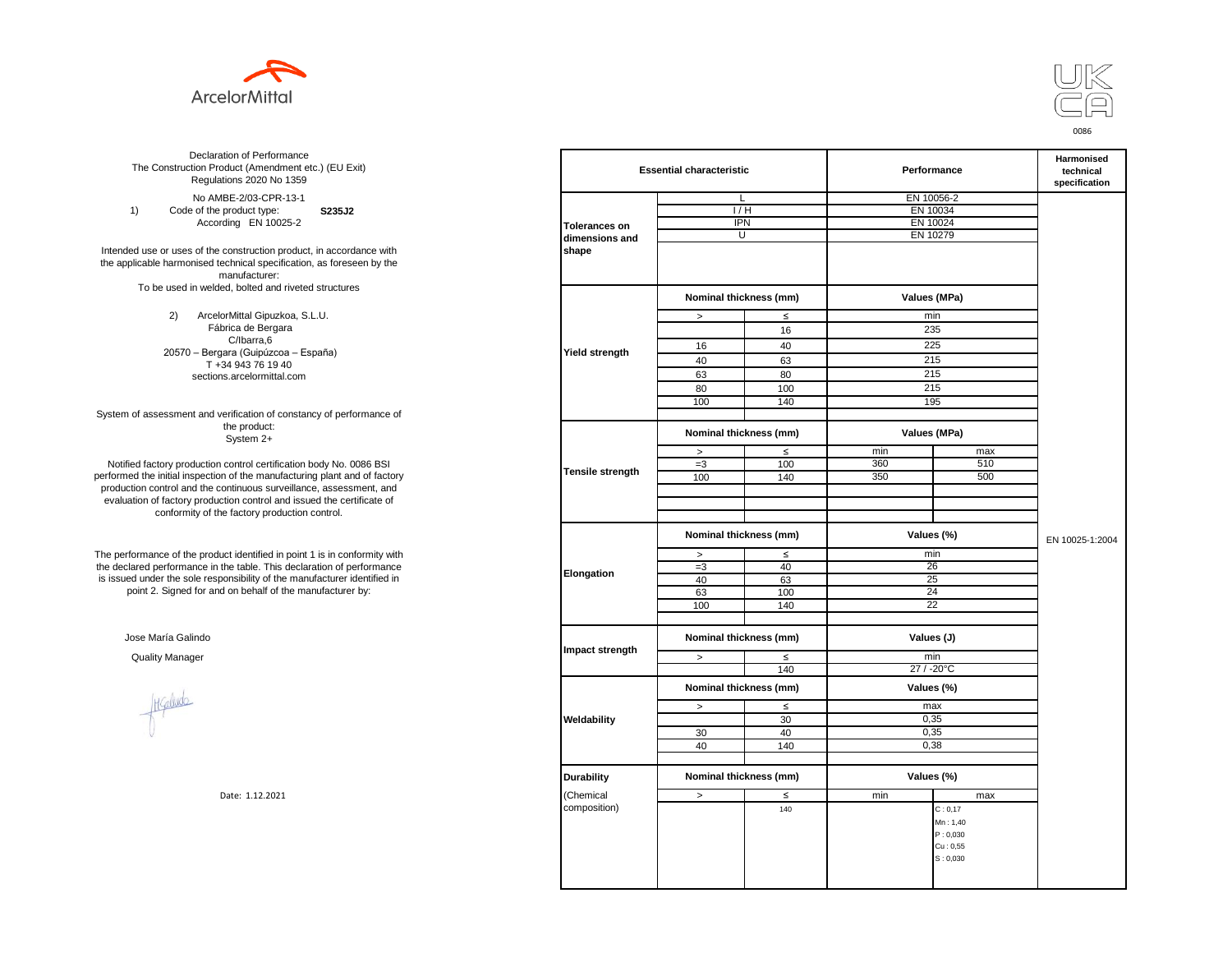



**S275JR** No AMBE-2/04-CPR-13-1 1) Code of the product type: According EN 10025-2

Intended use or uses of the construction product, in accordance with the applicable harmonised technical specification, as foreseen by the manufacturer: To be used in welded, bolted and riveted structures

> 2) ArcelorMittal Gipuzkoa, S.L.U. Fábrica de Bergara C/Ibarra,6 20570 – Bergara (Guipúzcoa – España) T +34 943 76 19 40 sections.arcelormittal.com

System of assessment and verification of constancy of performance of the product: System 2+

Notified factory production control certification body No. 0086 BSI performed the initial inspection of the manufacturing plant and of factory production control and the continuous surveillance, assessment, and evaluation of factory production control and issued the certificate of conformity of the factory production control.

The performance of the product identified in point 1 is in conformity with the declared performance in the table. This declaration of performance is issued under the sole responsibility of the manufacturer identified in point 2. Signed for and on behalf of the manufacturer by:

Jose María Galindo

Healudo

| ation of Performance<br>oduct (Amendment etc.) (EU Exit)<br>ations 2020 No 1359 |                         | <b>Essential characteristic</b> |        |          | Performance        | Harmonised<br>technical<br>specification |
|---------------------------------------------------------------------------------|-------------------------|---------------------------------|--------|----------|--------------------|------------------------------------------|
| IBE-2/04-CPR-13-1                                                               |                         | L                               |        |          | EN 10056-2         |                                          |
| product type:<br><b>S275JR</b>                                                  |                         | 1/H                             |        | EN 10034 |                    |                                          |
| rding EN 10025-2                                                                | <b>Tolerances on</b>    | <b>IPN</b>                      |        |          | EN 10024           |                                          |
|                                                                                 | dimensions and          | U                               |        | EN 10279 |                    |                                          |
| construction product, in accordance with                                        | shape                   |                                 |        |          |                    |                                          |
| echnical specification, as foreseen by the                                      |                         |                                 |        |          |                    |                                          |
| manufacturer:                                                                   |                         |                                 |        |          |                    |                                          |
| ed, bolted and riveted structures                                               |                         |                                 |        |          |                    |                                          |
|                                                                                 |                         | Nominal thickness (mm)          |        |          | Values (MPa)       |                                          |
| orMittal Gipuzkoa, S.L.U.                                                       |                         | $\,$                            | $\leq$ |          | min                |                                          |
| brica de Bergara                                                                |                         |                                 | 16     |          | 275                |                                          |
| C/Ibarra,6                                                                      |                         | 16                              | 40     |          | 265                |                                          |
| jara (Guipúzcoa – España)                                                       | Yield strength          |                                 |        |          |                    |                                          |
| 34 943 76 19 40                                                                 |                         | 40                              | 63     |          | 255                |                                          |
| ns.arcelormittal.com                                                            |                         | 63                              | 80     |          | 245                |                                          |
|                                                                                 |                         | 80                              | 100    |          | 235                |                                          |
|                                                                                 |                         | 100                             | 140    |          | 225                |                                          |
| verification of constancy of performance of                                     |                         |                                 |        |          |                    |                                          |
| the product:<br>System 2+                                                       |                         | Nominal thickness (mm)          |        |          | Values (MPa)       |                                          |
|                                                                                 |                         | $\, >$                          | $\leq$ | min      | max                |                                          |
| control certification body No. 0086 BSI                                         |                         | $=3$                            | 100    | 410      | 560                |                                          |
| in of the manufacturing plant and of factory                                    | <b>Tensile strength</b> | 100                             | 140    | 400      | 540                |                                          |
| ontinuous surveillance, assessment, and                                         |                         |                                 |        |          |                    |                                          |
| ction control and issued the certificate of                                     |                         |                                 |        |          |                    |                                          |
| e factory production control.                                                   |                         |                                 |        |          |                    |                                          |
|                                                                                 |                         |                                 |        |          |                    |                                          |
|                                                                                 |                         | Nominal thickness (mm)          |        |          | Values (%)         | EN 10025-1:2004                          |
| uct identified in point 1 is in conformity with                                 |                         | $\, >$                          | $\leq$ |          | min                |                                          |
| the table. This declaration of performance                                      |                         | $=3$                            | 40     |          | 23                 |                                          |
| ponsibility of the manufacturer identified in                                   | Elongation              | 40                              | 63     |          | 22                 |                                          |
| d on behalf of the manufacturer by:                                             |                         | 63                              | 100    |          | 21                 |                                          |
|                                                                                 |                         | 100                             | 140    |          | 19                 |                                          |
|                                                                                 |                         |                                 |        |          |                    |                                          |
|                                                                                 |                         | Nominal thickness (mm)          |        |          | Values (J)         |                                          |
|                                                                                 | Impact strength         |                                 |        |          |                    |                                          |
|                                                                                 |                         | $\geq$                          | $\leq$ |          | min                |                                          |
|                                                                                 |                         |                                 | 140    |          | 27 / 20°C          |                                          |
|                                                                                 |                         | Nominal thickness (mm)          |        |          | Values (%)         |                                          |
|                                                                                 |                         | $\,>$                           | $\leq$ |          | max                |                                          |
|                                                                                 | Weldability             |                                 | 30     |          | 0,40               |                                          |
|                                                                                 |                         | 30                              | 40     |          | 0,40               |                                          |
|                                                                                 |                         | 40                              | 140    |          | 0,42               |                                          |
|                                                                                 |                         |                                 |        |          |                    |                                          |
|                                                                                 |                         |                                 |        |          |                    |                                          |
|                                                                                 | <b>Durability</b>       | Nominal thickness (mm)          |        |          | Values (%)         |                                          |
| Date: 1.12.2021                                                                 | (Chemical               | $\,>$                           | $\leq$ | min      | max                |                                          |
|                                                                                 | composition)            |                                 | 140    |          | $C: 0, 21 - 0, 22$ |                                          |
|                                                                                 |                         |                                 |        |          | Mn: 1,50           |                                          |
|                                                                                 |                         |                                 |        |          | P: 0,040           |                                          |
|                                                                                 |                         |                                 |        |          | Cu: 0,55           |                                          |
|                                                                                 |                         |                                 |        |          | S: 0,040           |                                          |
|                                                                                 |                         |                                 |        |          | N: 0,012           |                                          |
|                                                                                 |                         |                                 |        |          |                    |                                          |
|                                                                                 |                         |                                 |        |          |                    |                                          |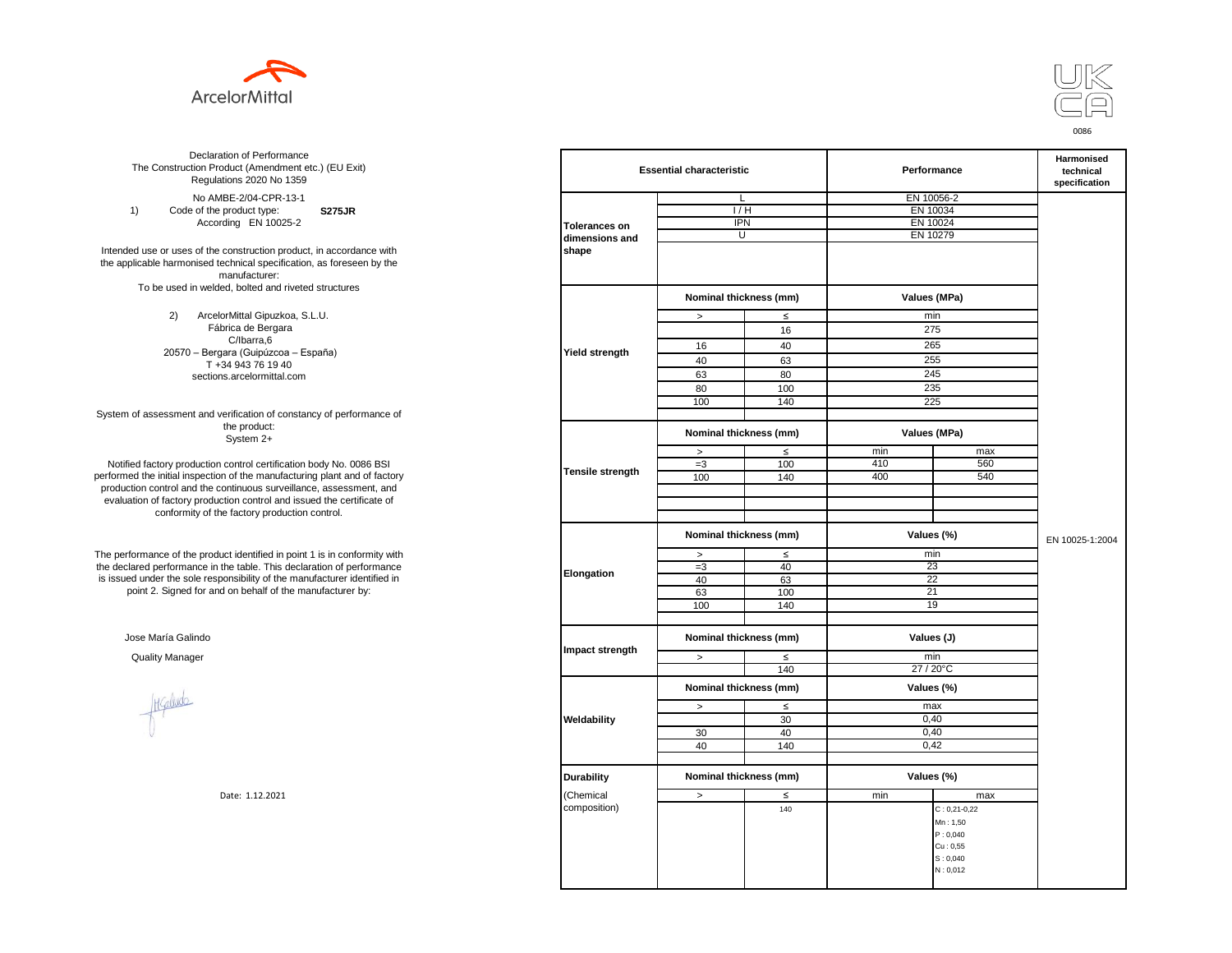



**S275J0**  No AMBE-2/05-CPR-13-1 1) Code of the product type: According EN 10025-2

Intended use or uses of the construction product, in accordance with the applicable harmonised technical specification, as foreseen by the manufacturer: To be used in welded, bolted and riveted structures

> 2) ArcelorMittal Gipuzkoa, S.L.U. Fábrica de Bergara C/Ibarra,6 20570 – Bergara (Guipúzcoa – España) T +34 943 76 19 40 sections.arcelormittal.com

System of assessment and verification of constancy of performance of the product: System 2+

Notified factory production control certification body No. 0086 BSI performed the initial inspection of the manufacturing plant and of factory production control and the continuous surveillance, assessment, and evaluation of factory production control and issued the certificate of conformity of the factory production control.

The performance of the product identified in point 1 is in conformity with the declared performance in the table. This declaration of performance is issued under the sole responsibility of the manufacturer identified in point 2. Signed for and on behalf of the manufacturer by:

Jose María Galindo

Hallude

| ation of Performance<br>oduct (Amendment etc.) (EU Exit)<br>ations 2020 No 1359                         |                      | <b>Essential characteristic</b> |        | Performance | Harmonised<br>technical<br>specification |                 |  |
|---------------------------------------------------------------------------------------------------------|----------------------|---------------------------------|--------|-------------|------------------------------------------|-----------------|--|
| IBE-2/05-CPR-13-1                                                                                       |                      | L                               |        |             | EN 10056-2                               |                 |  |
| product type:<br><b>S275J0</b>                                                                          |                      | 1/H                             |        | EN 10034    |                                          |                 |  |
| rding EN 10025-2                                                                                        | <b>Tolerances on</b> | <b>IPN</b>                      |        |             | EN 10024                                 |                 |  |
|                                                                                                         | dimensions and       | U                               |        | EN 10279    |                                          |                 |  |
| construction product, in accordance with<br>echnical specification, as foreseen by the<br>manufacturer: | shape                |                                 |        |             |                                          |                 |  |
| ed, bolted and riveted structures                                                                       |                      | Nominal thickness (mm)          |        |             | Values (MPa)                             |                 |  |
| orMittal Gipuzkoa, S.L.U.                                                                               |                      | $\, >$                          | $\leq$ |             | min                                      |                 |  |
| brica de Bergara                                                                                        |                      |                                 | 16     |             | 275                                      |                 |  |
| C/Ibarra,6                                                                                              |                      | 16                              | 40     |             | 265                                      |                 |  |
| jara (Guipúzcoa – España)                                                                               | Yield strength       | 40                              | 63     | 255         |                                          |                 |  |
| 34 943 76 19 40                                                                                         |                      | 63                              | 80     |             | 245                                      |                 |  |
| ns.arcelormittal.com                                                                                    |                      |                                 |        |             | 235                                      |                 |  |
|                                                                                                         |                      | 80                              | 100    |             |                                          |                 |  |
| verification of constancy of performance of                                                             |                      | 100                             | 140    |             | 225                                      |                 |  |
| the product:<br>System 2+                                                                               |                      | Nominal thickness (mm)          |        |             | Values (MPa)                             |                 |  |
|                                                                                                         |                      | $\, >$                          | $\leq$ | min         | max                                      |                 |  |
| control certification body No. 0086 BSI                                                                 |                      | $=3$                            | 100    | 410         | 560                                      |                 |  |
| in of the manufacturing plant and of factory                                                            | Tensile strength     | 100                             | 140    | 400         | 540                                      |                 |  |
| ontinuous surveillance, assessment, and                                                                 |                      |                                 |        |             |                                          |                 |  |
| ction control and issued the certificate of                                                             |                      |                                 |        |             |                                          |                 |  |
| e factory production control.                                                                           |                      |                                 |        |             |                                          |                 |  |
|                                                                                                         |                      | Nominal thickness (mm)          |        |             | Values (%)                               | EN 10025-1:2004 |  |
| uct identified in point 1 is in conformity with                                                         |                      | $\geq$                          | $\leq$ |             | min                                      |                 |  |
| the table. This declaration of performance                                                              | Elongation           | $=3$                            | 40     |             | 23                                       |                 |  |
| ponsibility of the manufacturer identified in                                                           |                      | 40                              | 63     |             | 22                                       |                 |  |
| d on behalf of the manufacturer by:                                                                     |                      | 63                              | 100    |             | 21                                       |                 |  |
|                                                                                                         |                      | 100                             | 140    |             | 19                                       |                 |  |
|                                                                                                         |                      |                                 |        | Values (J)  |                                          |                 |  |
|                                                                                                         | Impact strength      | Nominal thickness (mm)          |        |             |                                          |                 |  |
|                                                                                                         |                      | $\,>$                           | $\leq$ | min         |                                          |                 |  |
|                                                                                                         |                      |                                 | 140    |             | $27/0$ °C                                |                 |  |
|                                                                                                         |                      | Nominal thickness (mm)          |        |             | Values (%)                               |                 |  |
|                                                                                                         |                      | $\,>$                           | $\leq$ |             | max                                      |                 |  |
|                                                                                                         | Weldability          |                                 | 30     |             | 0,40                                     |                 |  |
|                                                                                                         |                      | 30                              | 40     |             | 0,40                                     |                 |  |
|                                                                                                         |                      | 40                              | 140    |             | 0,42                                     |                 |  |
|                                                                                                         | <b>Durability</b>    | Nominal thickness (mm)          |        |             | Values (%)                               |                 |  |
| Date: 1.12.2021                                                                                         | (Chemical            | $\,>$                           | $\leq$ | min         | max                                      |                 |  |
|                                                                                                         | composition)         |                                 | 140    |             | C: 0, 18                                 |                 |  |
|                                                                                                         |                      |                                 |        |             | Mn: 1,50                                 |                 |  |
|                                                                                                         |                      |                                 |        |             | P: 0,035                                 |                 |  |
|                                                                                                         |                      |                                 |        |             | Cu: 0,55                                 |                 |  |
|                                                                                                         |                      |                                 |        |             | S: 0,035                                 |                 |  |
|                                                                                                         |                      |                                 |        |             | N: 0,012                                 |                 |  |
|                                                                                                         |                      |                                 |        |             |                                          |                 |  |
|                                                                                                         |                      |                                 |        |             |                                          |                 |  |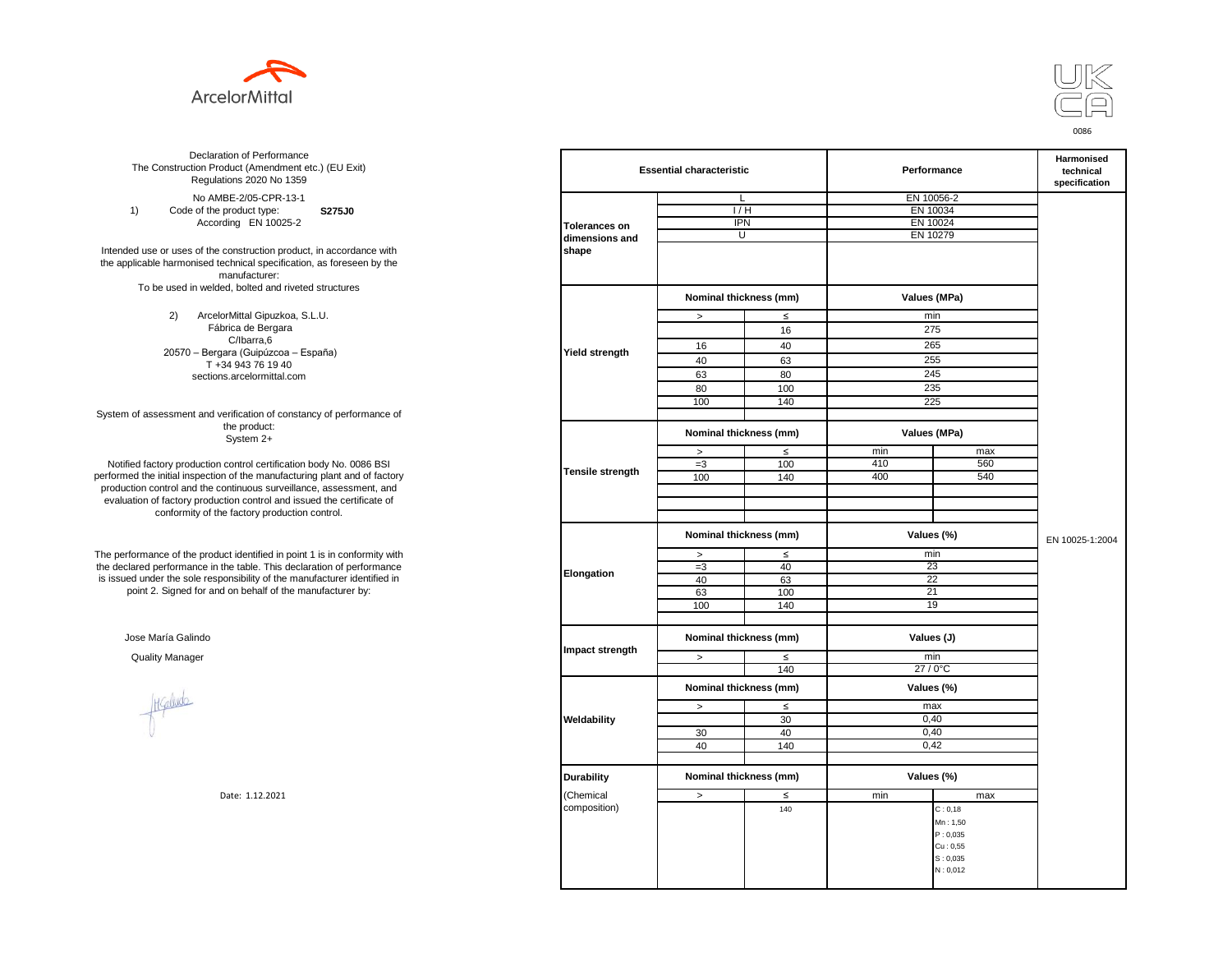



**S275J2**  No AMBE-2/06-CPR-13-1 1) Code of the product type: According EN 10025-2

Intended use or uses of the construction product, in accordance with the applicable harmonised technical specification, as foreseen by the manufacturer: To be used in welded, bolted and riveted structures

> 2) ArcelorMittal Gipuzkoa, S.L.U. Fábrica de Bergara C/Ibarra,6 20570 – Bergara (Guipúzcoa – España) T +34 943 76 19 40 sections.arcelormittal.com

System of assessment and verification of constancy of performance of the product: System 2+

Notified factory production control certification body No. 0086 BSI performed the initial inspection of the manufacturing plant and of factory production control and the continuous surveillance, assessment, and evaluation of factory production control and issued the certificate of conformity of the factory production control.

The performance of the product identified in point 1 is in conformity with the declared performance in the table. This declaration of performance is issued under the sole responsibility of the manufacturer identified in point 2. Signed for and on behalf of the manufacturer by:

Jose María Galindo

Healudo

| ation of Performance<br>oduct (Amendment etc.) (EU Exit)<br>ations 2020 No 1359 |                      | <b>Essential characteristic</b> |              |            | Performance  | Harmonised<br>technical<br>specification |
|---------------------------------------------------------------------------------|----------------------|---------------------------------|--------------|------------|--------------|------------------------------------------|
| IBE-2/06-CPR-13-1                                                               |                      | L                               |              |            | EN 10056-2   |                                          |
| product type:<br>S275J2                                                         |                      | 1/H                             |              | EN 10034   |              |                                          |
| rding EN 10025-2                                                                | <b>Tolerances on</b> | <b>IPN</b>                      |              |            | EN 10024     |                                          |
|                                                                                 | dimensions and       | U                               |              | EN 10279   |              |                                          |
| construction product, in accordance with                                        | shape                |                                 |              |            |              |                                          |
| echnical specification, as foreseen by the                                      |                      |                                 |              |            |              |                                          |
| manufacturer:                                                                   |                      |                                 |              |            |              |                                          |
| ed, bolted and riveted structures                                               |                      |                                 |              |            |              |                                          |
|                                                                                 |                      | Nominal thickness (mm)          |              |            | Values (MPa) |                                          |
| orMittal Gipuzkoa, S.L.U.                                                       |                      | $\, >$                          | $\leq$       |            | min          |                                          |
| brica de Bergara                                                                |                      |                                 | 16           |            | 275          |                                          |
| C/Ibarra,6                                                                      |                      | 16                              | 40           |            | 265          |                                          |
| jara (Guipúzcoa – España)                                                       | Yield strength       |                                 |              |            |              |                                          |
| 34 943 76 19 40                                                                 |                      | 40                              | 63           |            | 255          |                                          |
| ns.arcelormittal.com                                                            |                      | 63                              | 80           |            | 245          |                                          |
|                                                                                 |                      | 80                              | 100          |            | 235          |                                          |
|                                                                                 |                      | 100                             | 140          |            | 225          |                                          |
| verification of constancy of performance of                                     |                      |                                 |              |            |              |                                          |
| the product:<br>System 2+                                                       |                      | Nominal thickness (mm)          |              |            | Values (MPa) |                                          |
|                                                                                 |                      | $\, >$                          | $\leq$       | min        | max          |                                          |
| control certification body No. 0086 BSI                                         |                      | $=3$                            | 100          | 410        | 560          |                                          |
| in of the manufacturing plant and of factory                                    | Tensile strength     | 100                             | 140          | 400        | 540          |                                          |
| ontinuous surveillance, assessment, and                                         |                      |                                 |              |            |              |                                          |
| ction control and issued the certificate of                                     |                      |                                 |              |            |              |                                          |
| e factory production control.                                                   |                      |                                 |              |            |              |                                          |
|                                                                                 |                      |                                 |              |            |              |                                          |
|                                                                                 |                      | Nominal thickness (mm)          |              |            | Values (%)   | EN 10025-1:2004                          |
| uct identified in point 1 is in conformity with                                 |                      | $\, >$                          | $\leq$       |            | min          |                                          |
| the table. This declaration of performance                                      |                      | $=3$                            | 40           |            | 23           |                                          |
| ponsibility of the manufacturer identified in                                   | Elongation           | 40                              | 63           |            | 22           |                                          |
| d on behalf of the manufacturer by:                                             |                      | 63                              | 100          |            | 21           |                                          |
|                                                                                 |                      | 100                             | 140          |            | 19           |                                          |
|                                                                                 |                      |                                 |              |            |              |                                          |
|                                                                                 |                      | Nominal thickness (mm)          |              | Values (J) |              |                                          |
|                                                                                 | Impact strength      |                                 |              |            |              |                                          |
|                                                                                 |                      | $\geq$                          | $\leq$       |            | min          |                                          |
|                                                                                 |                      |                                 | 140          |            | 27 / -20°C   |                                          |
|                                                                                 |                      | Nominal thickness (mm)          |              |            | Values (%)   |                                          |
|                                                                                 |                      |                                 |              |            | max          |                                          |
|                                                                                 |                      | $\,>$                           | $\leq$<br>30 |            | 0,40         |                                          |
|                                                                                 | Weldability          |                                 |              |            |              |                                          |
|                                                                                 |                      | 30                              | 40           |            | 0,40         |                                          |
|                                                                                 |                      | 40                              | 140          |            | 0,42         |                                          |
|                                                                                 |                      |                                 |              |            |              |                                          |
|                                                                                 | <b>Durability</b>    | Nominal thickness (mm)          |              |            | Values (%)   |                                          |
| Date: 1.12.2021                                                                 | (Chemical            | $\,>$                           | $\leq$       | min        | max          |                                          |
|                                                                                 | composition)         |                                 | 140          |            | C: 0, 18     |                                          |
|                                                                                 |                      |                                 |              |            | Mn: 1,50     |                                          |
|                                                                                 |                      |                                 |              |            | P: 0,030     |                                          |
|                                                                                 |                      |                                 |              |            | Cu: 0,55     |                                          |
|                                                                                 |                      |                                 |              |            | S: 0,030     |                                          |
|                                                                                 |                      |                                 |              |            |              |                                          |
|                                                                                 |                      |                                 |              |            |              |                                          |
|                                                                                 |                      |                                 |              |            |              |                                          |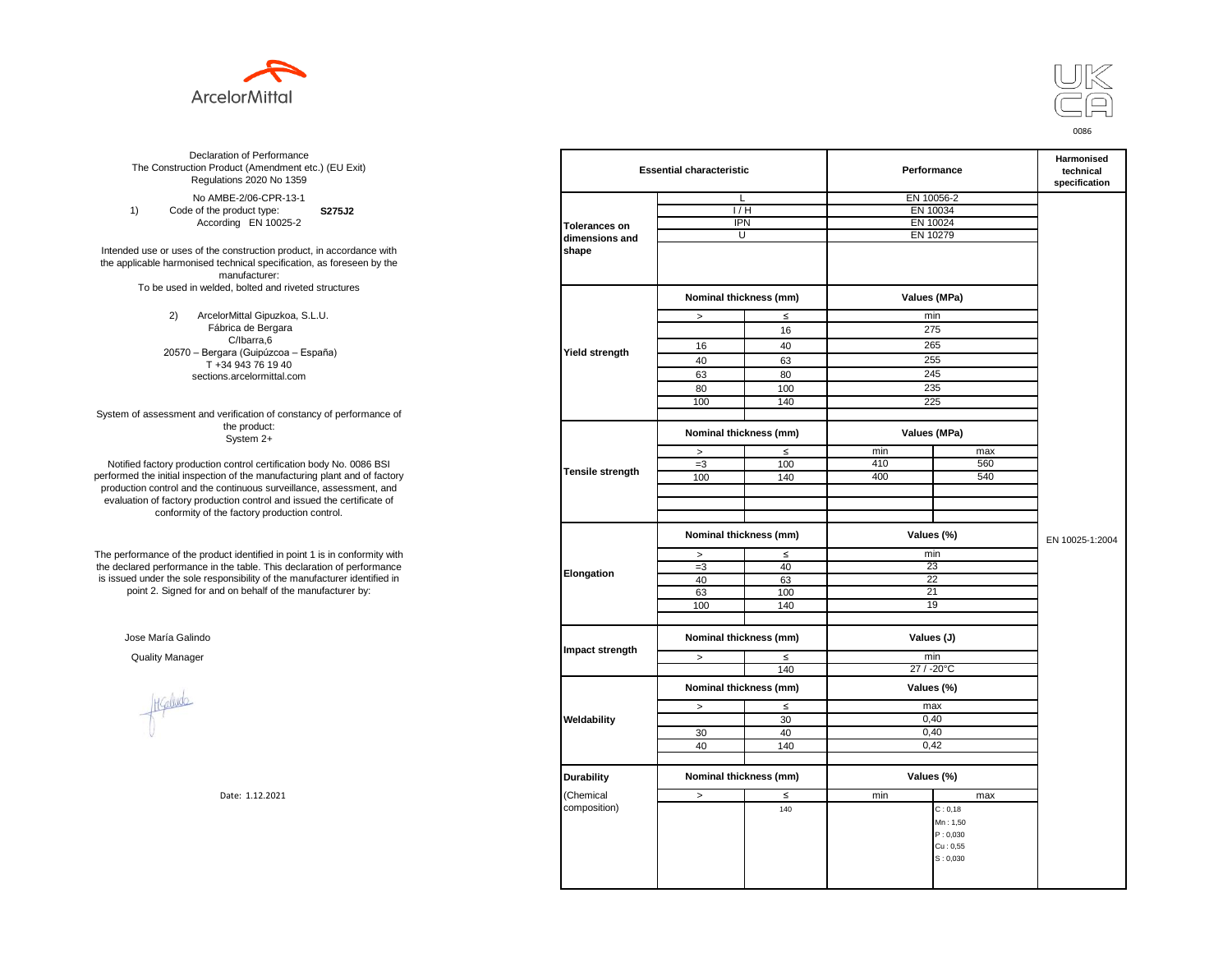



**S355JR**  No AMBE-2/07-CPR-13-1 1) Code of the product type: According EN 10025-2

Intended use or uses of the construction product, in accordance with the applicable harmonised technical specification, as foreseen by the manufacturer: To be used in welded, bolted and riveted structures

> 2) ArcelorMittal Gipuzkoa, S.L.U. Fábrica de Bergara C/Ibarra,6 20570 – Bergara (Guipúzcoa – España) T +34 943 76 19 40 sections.arcelormittal.com

System of assessment and verification of constancy of performance of the product: System 2+

Notified factory production control certification body No. 0086 BSI performed the initial inspection of the manufacturing plant and of factory production control and the continuous surveillance, assessment, and evaluation of factory production control and issued the certificate of conformity of the factory production control.

The performance of the product identified in point 1 is in conformity with the declared performance in the table. This declaration of performance is issued under the sole responsibility of the manufacturer identified in point 2. Signed for and on behalf of the manufacturer by:

Jose María Galindo

Healudo

| ation of Performance<br>oduct (Amendment etc.) (EU Exit)<br>ations 2020 No 1359 |                         | <b>Essential characteristic</b> |        |            | Performance  | Harmonised<br>technical<br>specification |
|---------------------------------------------------------------------------------|-------------------------|---------------------------------|--------|------------|--------------|------------------------------------------|
| IBE-2/07-CPR-13-1                                                               |                         | L                               |        | EN 10056-2 |              |                                          |
| product type:<br><b>S355JR</b>                                                  |                         | 1/H                             |        |            | EN 10034     |                                          |
| rding EN 10025-2                                                                | <b>Tolerances on</b>    | <b>IPN</b>                      |        |            | EN 10024     |                                          |
|                                                                                 | dimensions and          | U                               |        | EN 10279   |              |                                          |
| construction product, in accordance with                                        | shape                   |                                 |        |            |              |                                          |
| echnical specification, as foreseen by the                                      |                         |                                 |        |            |              |                                          |
| manufacturer:                                                                   |                         |                                 |        |            |              |                                          |
| ed, bolted and riveted structures                                               |                         |                                 |        |            |              |                                          |
|                                                                                 |                         | Nominal thickness (mm)          |        |            | Values (MPa) |                                          |
| orMittal Gipuzkoa, S.L.U.                                                       |                         | $\, >$                          | $\leq$ |            | min          |                                          |
| brica de Bergara                                                                |                         |                                 | 16     |            | 355          |                                          |
| C/Ibarra,6                                                                      |                         | 16                              | 40     |            | 345          |                                          |
| jara (Guipúzcoa – España)                                                       | Yield strength          |                                 |        |            |              |                                          |
| 34 943 76 19 40                                                                 |                         | 40                              | 63     |            | 335          |                                          |
| ns.arcelormittal.com                                                            |                         | 63                              | 80     |            | 325          |                                          |
|                                                                                 |                         | 80                              | 100    |            | 315          |                                          |
|                                                                                 |                         | 100                             | 140    |            | 295          |                                          |
| verification of constancy of performance of                                     |                         |                                 |        |            |              |                                          |
| the product:<br>System 2+                                                       |                         | Nominal thickness (mm)          |        |            | Values (MPa) |                                          |
|                                                                                 |                         | $\, >$                          | $\leq$ | min        | max          |                                          |
| control certification body No. 0086 BSI                                         |                         | $=3$                            | 100    | 470        | 630          |                                          |
| in of the manufacturing plant and of factory                                    | <b>Tensile strength</b> | 100                             | 140    | 450        | 600          |                                          |
| ontinuous surveillance, assessment, and                                         |                         |                                 |        |            |              |                                          |
| ction control and issued the certificate of                                     |                         |                                 |        |            |              |                                          |
| e factory production control.                                                   |                         |                                 |        |            |              |                                          |
|                                                                                 |                         |                                 |        |            |              |                                          |
|                                                                                 |                         | Nominal thickness (mm)          |        |            | Values (%)   | EN 10025-1:2004                          |
| uct identified in point 1 is in conformity with                                 |                         | $\, >$                          | $\leq$ |            | min          |                                          |
| the table. This declaration of performance                                      |                         | $=3$                            | 40     |            | 22           |                                          |
| ponsibility of the manufacturer identified in                                   | Elongation              | 40                              | 63     |            | 21           |                                          |
| d on behalf of the manufacturer by:                                             |                         | 63                              | 100    |            | 20           |                                          |
|                                                                                 |                         | 100                             | 140    |            | 18           |                                          |
|                                                                                 |                         |                                 |        |            |              |                                          |
|                                                                                 |                         |                                 |        |            |              |                                          |
|                                                                                 | Impact strength         | Nominal thickness (mm)          |        | Values (J) |              |                                          |
|                                                                                 |                         | $\geq$                          | $\leq$ |            | min          |                                          |
|                                                                                 |                         |                                 | 140    |            | 27 / 20°C    |                                          |
|                                                                                 |                         | Nominal thickness (mm)          |        |            | Values (%)   |                                          |
|                                                                                 |                         | $\,>$                           | $\leq$ |            | max          |                                          |
|                                                                                 |                         |                                 | 30     |            | 0,45         |                                          |
|                                                                                 | Weldability             |                                 |        |            |              |                                          |
|                                                                                 |                         | 30                              | 40     |            | 0,47<br>0,47 |                                          |
|                                                                                 |                         | 40                              | 140    |            |              |                                          |
|                                                                                 |                         |                                 |        |            |              |                                          |
|                                                                                 | <b>Durability</b>       | Nominal thickness (mm)          |        |            | Values (%)   |                                          |
| Date: 1.12.2021                                                                 | (Chemical               | $\,>$                           | $\leq$ | min        | max          |                                          |
|                                                                                 | composition)            |                                 | 140    |            | C: 0, 24     |                                          |
|                                                                                 |                         |                                 |        |            | Si: 0,55     |                                          |
|                                                                                 |                         |                                 |        |            | Mn: 1,60     |                                          |
|                                                                                 |                         |                                 |        |            | P: 0,040     |                                          |
|                                                                                 |                         |                                 |        |            | Cu: 0,55     |                                          |
|                                                                                 |                         |                                 |        |            | S: 0,040     |                                          |
|                                                                                 |                         |                                 |        |            | N: 0,012     |                                          |
|                                                                                 |                         |                                 |        |            |              |                                          |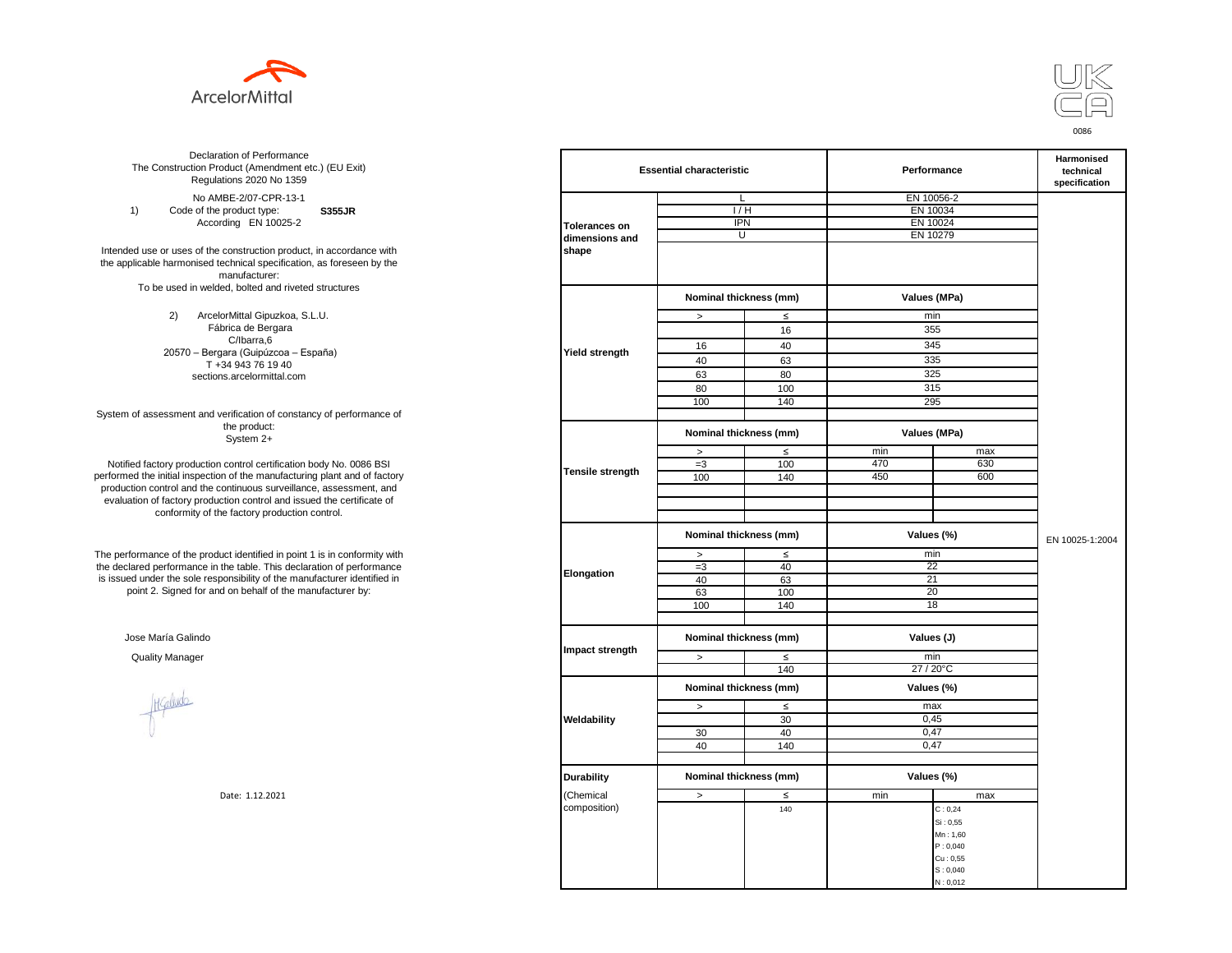



**S355J0**  No AMBE-2/08-CPR-13-1 1) Code of the product type: According EN 10025-2

Intended use or uses of the construction product, in accordance with the applicable harmonised technical specification, as foreseen by the manufacturer: To be used in welded, bolted and riveted structures

> 2) ArcelorMittal Gipuzkoa, S.L.U. Fábrica de Bergara C/Ibarra,6 20570 – Bergara (Guipúzcoa – España) T +34 943 76 19 40 sections.arcelormittal.com

System of assessment and verification of constancy of performance of the product: System 2+

Notified factory production control certification body No. 0086 BSI performed the initial inspection of the manufacturing plant and of factory production control and the continuous surveillance, assessment, and evaluation of factory production control and issued the certificate of conformity of the factory production control.

The performance of the product identified in point 1 is in conformity with the declared performance in the table. This declaration of performance is issued under the sole responsibility of the manufacturer identified in point 2. Signed for and on behalf of the manufacturer by:

Jose María Galindo

Higaludo

| ation of Performance<br>oduct (Amendment etc.) (EU Exit)<br>ations 2020 No 1359                         |                      | <b>Essential characteristic</b> |                        | Performance | Harmonised<br>technical<br>specification |                 |
|---------------------------------------------------------------------------------------------------------|----------------------|---------------------------------|------------------------|-------------|------------------------------------------|-----------------|
| IBE-2/08-CPR-13-1                                                                                       |                      |                                 | L                      |             | EN 10056-2                               |                 |
| product type:<br>S355J0                                                                                 |                      | 1/H                             |                        | EN 10034    |                                          |                 |
| rding EN 10025-2                                                                                        | <b>Tolerances on</b> | <b>IPN</b>                      |                        | EN 10024    |                                          |                 |
|                                                                                                         | dimensions and       |                                 | U                      | EN 10279    |                                          |                 |
| construction product, in accordance with<br>echnical specification, as foreseen by the<br>manufacturer: | shape                |                                 |                        |             |                                          |                 |
| ed, bolted and riveted structures                                                                       |                      | Nominal thickness (mm)          |                        |             | Values (MPa)                             |                 |
| orMittal Gipuzkoa, S.L.U.                                                                               |                      | $\, >$                          | $\leq$                 |             | min                                      |                 |
| brica de Bergara                                                                                        |                      |                                 | 16                     |             | 355                                      |                 |
| C/Ibarra,6                                                                                              |                      | 16                              | 40                     |             | 345                                      |                 |
| jara (Guipúzcoa – España)                                                                               | Yield strength       | 40                              | 63                     |             | 335                                      |                 |
| 34 943 76 19 40                                                                                         |                      |                                 |                        |             |                                          |                 |
| ns.arcelormittal.com                                                                                    |                      | 63                              | 80                     |             | 325                                      |                 |
|                                                                                                         |                      | 80                              | 100                    |             | 315                                      |                 |
|                                                                                                         |                      | 100                             | 140                    |             | 295                                      |                 |
| verification of constancy of performance of<br>the product:                                             |                      |                                 | Nominal thickness (mm) |             | Values (MPa)                             |                 |
| System 2+                                                                                               |                      |                                 |                        |             |                                          |                 |
|                                                                                                         |                      | $\,>$                           | $\leq$                 | min         | max                                      |                 |
| control certification body No. 0086 BSI<br>in of the manufacturing plant and of factory                 | Tensile strength     | $=3$                            | 100                    | 470         | 630                                      |                 |
| ontinuous surveillance, assessment, and                                                                 |                      | 100                             | 140                    | 450         | 600                                      |                 |
| ction control and issued the certificate of                                                             |                      |                                 |                        |             |                                          |                 |
| e factory production control.                                                                           |                      |                                 |                        |             |                                          |                 |
|                                                                                                         |                      | Nominal thickness (mm)          |                        |             | Values (%)                               | EN 10025-1:2004 |
| uct identified in point 1 is in conformity with                                                         |                      | $\,>\,$                         | $\leq$                 |             | min                                      |                 |
| the table. This declaration of performance                                                              |                      | $=3$                            | 40                     |             | 22                                       |                 |
| ponsibility of the manufacturer identified in                                                           | Elongation           | 40                              | 63                     |             | 21                                       |                 |
| d on behalf of the manufacturer by:                                                                     |                      | 63                              | 100                    |             | 20                                       |                 |
|                                                                                                         |                      | 100                             | 140                    |             | 18                                       |                 |
|                                                                                                         |                      |                                 |                        |             |                                          |                 |
|                                                                                                         |                      | Nominal thickness (mm)          |                        | Values (J)  |                                          |                 |
|                                                                                                         | Impact strength      | $\,>$                           | $\leq$                 |             | min                                      |                 |
|                                                                                                         |                      |                                 | 140                    |             | 27/0°C                                   |                 |
|                                                                                                         |                      | Nominal thickness (mm)          |                        |             | Values (%)                               |                 |
|                                                                                                         |                      | $\, >$                          | $\leq$                 |             | max                                      |                 |
|                                                                                                         | Weldability          |                                 | 30                     |             | 0,45                                     |                 |
|                                                                                                         |                      | 30                              | 40                     |             | 0,47                                     |                 |
|                                                                                                         |                      | 40                              | 140                    |             | 0,47                                     |                 |
|                                                                                                         |                      |                                 |                        |             |                                          |                 |
|                                                                                                         | <b>Durability</b>    |                                 | Nominal thickness (mm) |             | Values (%)                               |                 |
| Date: 1.12.2021                                                                                         | (Chemical            | $\,>$                           | ≤                      | min         | max                                      |                 |
|                                                                                                         | composition)         |                                 | 140                    |             | $C: 0, 20-0, 22$                         |                 |
|                                                                                                         |                      |                                 |                        |             | Si: 0,55                                 |                 |
|                                                                                                         |                      |                                 |                        |             | Mn: 1,60                                 |                 |
|                                                                                                         |                      |                                 |                        |             | P: 0,035                                 |                 |
|                                                                                                         |                      |                                 |                        |             | Cu: 0,55                                 |                 |
|                                                                                                         |                      |                                 |                        |             | S: 0,035                                 |                 |
|                                                                                                         |                      |                                 |                        |             | N: 0,012                                 |                 |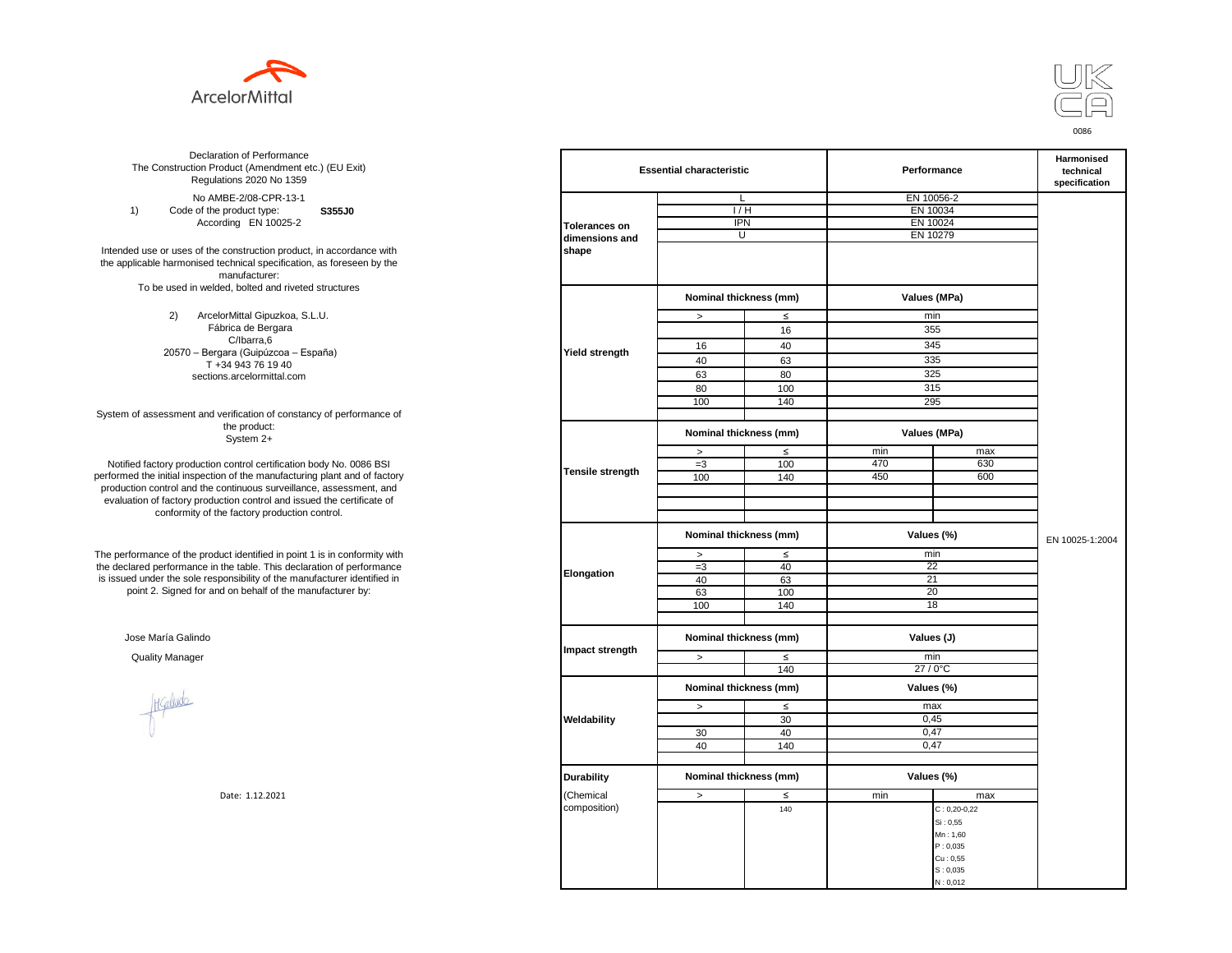



**S355J2**  No AMBE-2/09-CPR-13-1 1) Code of the product type: According EN 10025-2

Intended use or uses of the construction product, in accordance with the applicable harmonised technical specification, as foreseen by the manufacturer: To be used in welded, bolted and riveted structures

> 2) ArcelorMittal Gipuzkoa, S.L.U. Fábrica de Bergara C/Ibarra,6 20570 – Bergara (Guipúzcoa – España) T +34 943 76 19 40 sections.arcelormittal.com

System of assessment and verification of constancy of performance of the product: System 2+

Notified factory production control certification body No. 0086 BSI performed the initial inspection of the manufacturing plant and of factory production control and the continuous surveillance, assessment, and evaluation of factory production control and issued the certificate of conformity of the factory production control.

The performance of the product identified in point 1 is in conformity with the declared performance in the table. This declaration of performance is issued under the sole responsibility of the manufacturer identified in point 2. Signed for and on behalf of the manufacturer by:

Jose María Galindo

Healude

| ation of Performance<br>oduct (Amendment etc.) (EU Exit)<br>ations 2020 No 1359 |                         | <b>Essential characteristic</b> |        |            | Performance        | Harmonised<br>technical<br>specification |
|---------------------------------------------------------------------------------|-------------------------|---------------------------------|--------|------------|--------------------|------------------------------------------|
| IBE-2/09-CPR-13-1                                                               |                         | L                               |        |            | EN 10056-2         |                                          |
| product type:<br>S355J2                                                         |                         | 1/H                             |        | EN 10034   |                    |                                          |
| rding EN 10025-2                                                                |                         | <b>IPN</b>                      |        |            | EN 10024           |                                          |
|                                                                                 | <b>Tolerances on</b>    | U                               |        | EN 10279   |                    |                                          |
|                                                                                 | dimensions and          |                                 |        |            |                    |                                          |
| construction product, in accordance with                                        | shape                   |                                 |        |            |                    |                                          |
| echnical specification, as foreseen by the                                      |                         |                                 |        |            |                    |                                          |
| manufacturer:                                                                   |                         |                                 |        |            |                    |                                          |
| ed, bolted and riveted structures                                               |                         | Nominal thickness (mm)          |        |            | Values (MPa)       |                                          |
| orMittal Gipuzkoa, S.L.U.                                                       |                         | $\,$                            | $\leq$ |            | min                |                                          |
| brica de Bergara                                                                |                         |                                 | 16     |            | 355                |                                          |
| C/Ibarra,6                                                                      |                         |                                 |        |            |                    |                                          |
| jara (Guipúzcoa – España)                                                       | <b>Yield strength</b>   | 16                              | 40     |            | 345                |                                          |
| 34 943 76 19 40                                                                 |                         | 40                              | 63     |            | 335                |                                          |
|                                                                                 |                         | 63                              | 80     |            | 325                |                                          |
| ns.arcelormittal.com                                                            |                         |                                 |        |            | 315                |                                          |
|                                                                                 |                         | 80                              | 100    |            |                    |                                          |
|                                                                                 |                         | 100                             | 140    |            | 295                |                                          |
| verification of constancy of performance of                                     |                         |                                 |        |            |                    |                                          |
| the product:<br>System 2+                                                       |                         | Nominal thickness (mm)          |        |            | Values (MPa)       |                                          |
|                                                                                 |                         | $\, >$                          | $\leq$ | min        | max                |                                          |
| control certification body No. 0086 BSI                                         |                         | $=3$                            | 100    | 470        | 630                |                                          |
| in of the manufacturing plant and of factory                                    | <b>Tensile strength</b> | 100                             | 140    | 450        | 600                |                                          |
| ontinuous surveillance, assessment, and                                         |                         |                                 |        |            |                    |                                          |
| ction control and issued the certificate of                                     |                         |                                 |        |            |                    |                                          |
| e factory production control.                                                   |                         |                                 |        |            |                    |                                          |
|                                                                                 |                         |                                 |        |            |                    |                                          |
|                                                                                 |                         | Nominal thickness (mm)          |        |            | Values (%)         | EN 10025-1:2004                          |
| uct identified in point 1 is in conformity with                                 |                         | $\geq$                          | $\leq$ |            | min                |                                          |
| the table. This declaration of performance                                      |                         | $=3$                            | 40     |            | 22                 |                                          |
| ponsibility of the manufacturer identified in                                   | Elongation              | 40                              | 63     |            | 21                 |                                          |
| d on behalf of the manufacturer by:                                             |                         | 63                              | 100    |            | 20                 |                                          |
|                                                                                 |                         | 100                             | 140    |            | 18                 |                                          |
|                                                                                 |                         |                                 |        |            |                    |                                          |
|                                                                                 |                         |                                 |        |            |                    |                                          |
|                                                                                 |                         | Nominal thickness (mm)          |        | Values (J) |                    |                                          |
|                                                                                 | Impact strength         |                                 |        |            |                    |                                          |
|                                                                                 |                         | $\, >$                          | $\leq$ |            | min                |                                          |
|                                                                                 |                         |                                 | 140    |            | 27 / -20°C         |                                          |
|                                                                                 |                         | Nominal thickness (mm)          |        |            | Values (%)         |                                          |
|                                                                                 |                         |                                 |        |            |                    |                                          |
|                                                                                 |                         | $\, >$                          | ≤      |            | max                |                                          |
|                                                                                 | Weldability             |                                 | 30     |            | 0,45               |                                          |
|                                                                                 |                         | 30                              | 40     |            | 0,47               |                                          |
|                                                                                 |                         | 40                              | 140    |            | 0,47               |                                          |
|                                                                                 |                         |                                 |        |            |                    |                                          |
|                                                                                 |                         | Nominal thickness (mm)          |        |            | Values (%)         |                                          |
|                                                                                 | <b>Durability</b>       |                                 |        |            |                    |                                          |
| Date: 1.12.2021                                                                 | (Chemical               | $\, >$                          | ≤      | min        | max                |                                          |
|                                                                                 | composition)            |                                 | 140    |            | $C: 0, 20 - 0, 22$ |                                          |
|                                                                                 |                         |                                 |        |            | Si: 0,55           |                                          |
|                                                                                 |                         |                                 |        |            | Mn: 1,60           |                                          |
|                                                                                 |                         |                                 |        |            | Cu: 0,55           |                                          |
|                                                                                 |                         |                                 |        |            | S: 0,030           |                                          |
|                                                                                 |                         |                                 |        |            | P: 0,030           |                                          |
|                                                                                 |                         |                                 |        |            |                    |                                          |
|                                                                                 |                         |                                 |        |            |                    |                                          |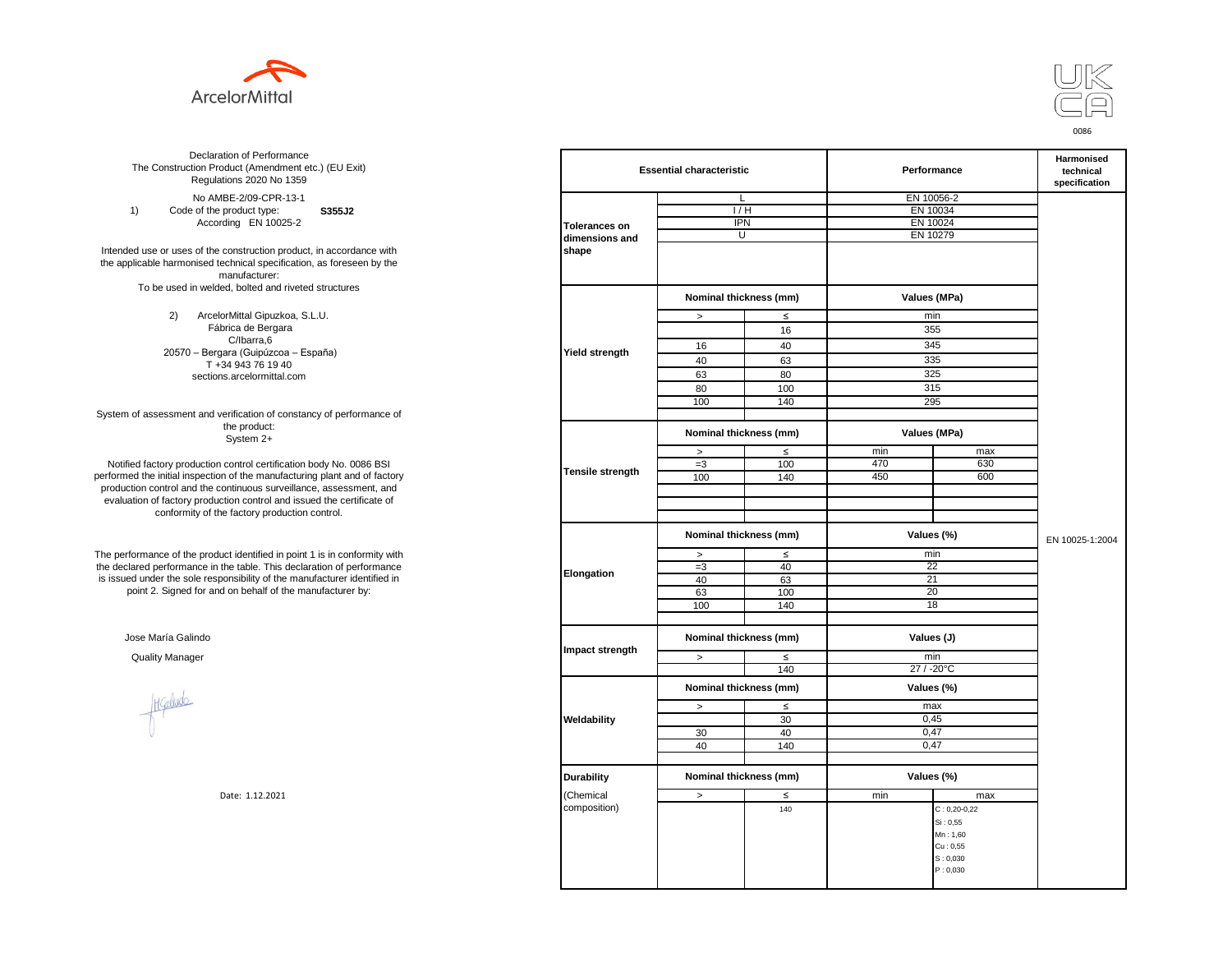



**S355K2**  No AMBE-2/10-CPR-13-1 1) Code of the product type: According EN 10025-2

Intended use or uses of the construction product, in accordance with the applicable harmonised technical specification, as foreseen by the manufacturer: To be used in welded, bolted and riveted structures

> 2) ArcelorMittal Gipuzkoa, S.L.U. Fábrica de Bergara C/Ibarra,6 20570 – Bergara (Guipúzcoa – España) T +34 943 76 19 40 sections.arcelormittal.com

System of assessment and verification of constancy of performance of the product: System 2+

Notified factory production control certification body No. 0086 BSI performed the initial inspection of the manufacturing plant and of factory production control and the continuous surveillance, assessment, and evaluation of factory production control and issued the certificate of conformity of the factory production control.

The performance of the product identified in point 1 is in conformity with the declared performance in the table. This declaration of performance is issued under the sole responsibility of the manufacturer identified in point 2. Signed for and on behalf of the manufacturer by:

Jose María Galindo

Hallude

| ation of Performance<br>oduct (Amendment etc.) (EU Exit)<br>ations 2020 No 1359                         |                      | <b>Essential characteristic</b> |                                      |          | Performance        | Harmonised<br>technical<br>specification |
|---------------------------------------------------------------------------------------------------------|----------------------|---------------------------------|--------------------------------------|----------|--------------------|------------------------------------------|
| IBE-2/10-CPR-13-1                                                                                       |                      | L                               |                                      |          | EN 10056-2         |                                          |
| product type:<br>S355K2                                                                                 |                      | 1/H                             |                                      | EN 10034 |                    |                                          |
| rding EN 10025-2                                                                                        | <b>Tolerances on</b> | <b>IPN</b>                      |                                      |          | EN 10024           |                                          |
|                                                                                                         | dimensions and       | U                               |                                      | EN 10279 |                    |                                          |
| construction product, in accordance with<br>echnical specification, as foreseen by the<br>manufacturer: | shape                |                                 |                                      |          |                    |                                          |
| ed, bolted and riveted structures                                                                       |                      | Nominal thickness (mm)          |                                      |          | Values (MPa)       |                                          |
| orMittal Gipuzkoa, S.L.U.                                                                               |                      | $\, >$                          | $\leq$                               |          | min                |                                          |
| brica de Bergara                                                                                        |                      |                                 | 16                                   |          | 355                |                                          |
| C/Ibarra,6                                                                                              |                      | 16                              | 40                                   |          | 345                |                                          |
| jara (Guipúzcoa – España)                                                                               | Yield strength       | 40                              | 63                                   |          | 335                |                                          |
| 34 943 76 19 40                                                                                         |                      |                                 |                                      |          |                    |                                          |
| ns.arcelormittal.com                                                                                    |                      | 63                              | 80                                   |          | 325                |                                          |
|                                                                                                         |                      | 80                              | 100                                  |          | 315                |                                          |
|                                                                                                         |                      | 100                             | 140                                  |          | 295                |                                          |
| verification of constancy of performance of<br>the product:<br>System 2+                                |                      | Nominal thickness (mm)          |                                      |          | Values (MPa)       |                                          |
|                                                                                                         |                      | $\, >$                          | $\leq$                               | min      | max                |                                          |
| control certification body No. 0086 BSI                                                                 |                      | $=3$                            | 100                                  | 470      | 630                |                                          |
| in of the manufacturing plant and of factory                                                            | Tensile strength     | 100                             | 140                                  | 450      | 600                |                                          |
| ontinuous surveillance, assessment, and                                                                 |                      |                                 |                                      |          |                    |                                          |
| ction control and issued the certificate of                                                             |                      |                                 |                                      |          |                    |                                          |
| e factory production control.                                                                           |                      |                                 |                                      |          |                    |                                          |
|                                                                                                         |                      |                                 |                                      |          |                    |                                          |
|                                                                                                         |                      | Nominal thickness (mm)          |                                      |          | Values (%)         | EN 10025-1:2004                          |
| uct identified in point 1 is in conformity with                                                         |                      | $\geq$                          | $\leq$                               |          | min                |                                          |
| the table. This declaration of performance                                                              | Elongation           | $=3$                            | 40                                   |          | 22                 |                                          |
| ponsibility of the manufacturer identified in                                                           |                      | 40                              | 63                                   |          | 21                 |                                          |
| d on behalf of the manufacturer by:                                                                     |                      | 63                              | 100                                  |          | 20                 |                                          |
|                                                                                                         |                      | 100                             | 140                                  |          | 18                 |                                          |
|                                                                                                         |                      |                                 |                                      |          |                    |                                          |
|                                                                                                         | Impact strength      |                                 | Nominal thickness (mm)<br>Values (J) |          |                    |                                          |
|                                                                                                         |                      | $\,>$                           | $\leq$                               |          | min                |                                          |
|                                                                                                         |                      |                                 | 140                                  |          | 40 / -20°C         |                                          |
|                                                                                                         |                      | Nominal thickness (mm)          |                                      |          | Values (%)         |                                          |
|                                                                                                         |                      | $\,>$                           | $\leq$                               |          | max                |                                          |
|                                                                                                         | Weldability          |                                 | 30                                   |          | 0,45               |                                          |
|                                                                                                         |                      | 30                              | 40                                   |          | 0,47               |                                          |
|                                                                                                         |                      | 40                              | 140                                  |          | 0,47               |                                          |
|                                                                                                         |                      |                                 |                                      |          |                    |                                          |
|                                                                                                         | <b>Durability</b>    | Nominal thickness (mm)          |                                      |          | Values (%)         |                                          |
| Date: 1.12.2021                                                                                         | (Chemical            | $\,>$                           | $\leq$                               | min      | max                |                                          |
|                                                                                                         | composition)         |                                 | 140                                  |          | $C: 0, 20 - 0, 22$ |                                          |
|                                                                                                         |                      |                                 |                                      |          | Si: 0,55           |                                          |
|                                                                                                         |                      |                                 |                                      |          | Mn: 1,60           |                                          |
|                                                                                                         |                      |                                 |                                      |          | Cu: 0,55           |                                          |
|                                                                                                         |                      |                                 |                                      |          | S: 0,030           |                                          |
|                                                                                                         |                      |                                 |                                      |          | P: 0,030           |                                          |
|                                                                                                         |                      |                                 |                                      |          |                    |                                          |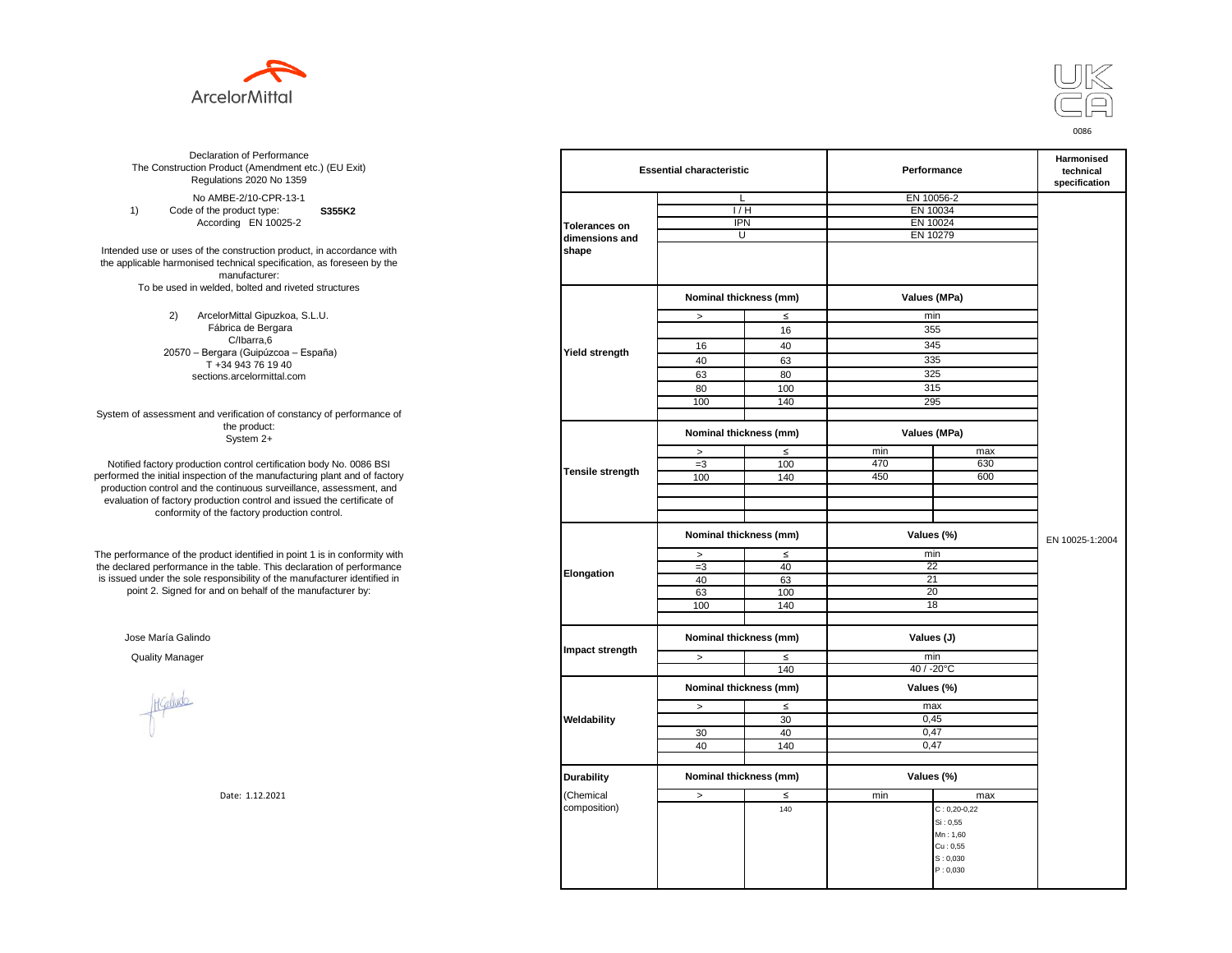



**S420M**  No AMBE-4/05-CPR-13-1 1) Code of the product type: According EN 10025-4

Intended use or uses of the construction product, in accordance with the applicable harmonised technical specification, as foreseen by the manufacturer: To be used in welded, bolted and riveted structures

> 2) ArcelorMittal Gipuzkoa, S.L.U. Fábrica de Bergara C/Ibarra,6 20570 – Bergara (Guipúzcoa – España) T +34 943 76 19 40 sections.arcelormittal.com

System of assessment and verification of constancy of performance of the product: System 2+

Notified factory production control certification body No. 0086 BSI performed the initial inspection of the manufacturing plant and of factory production control and the continuous surveillance, assessment, and evaluation of factory production control and issued the certificate of conformity of the factory production control.

The performance of the product identified in point 1 is in conformity with the declared performance in the table. This declaration of performance is issued under the sole responsibility of the manufacturer identified in point 2. Signed for and on behalf of the manufacturer by:

Jose María Galindo

Hallude

| ation of Performance<br>oduct (Amendment etc.) (EU Exit)<br>ations 2020 No 1359 | <b>Essential characteristic</b> |                        |        | Performance | Harmonised<br>technical<br>specification |                 |
|---------------------------------------------------------------------------------|---------------------------------|------------------------|--------|-------------|------------------------------------------|-----------------|
| IBE-4/05-CPR-13-1                                                               |                                 | L                      |        |             | EN 10056-2                               |                 |
| product type:<br><b>S420M</b>                                                   |                                 | 1/H                    |        | EN 10034    |                                          |                 |
| rding EN 10025-4                                                                | <b>Tolerances on</b>            | <b>IPN</b>             |        |             | EN 10024                                 |                 |
|                                                                                 | dimensions and                  | U                      |        | EN 10279    |                                          |                 |
| construction product, in accordance with                                        | shape                           |                        |        |             |                                          |                 |
| echnical specification, as foreseen by the                                      |                                 |                        |        |             |                                          |                 |
| manufacturer:                                                                   |                                 |                        |        |             |                                          |                 |
| ed, bolted and riveted structures                                               |                                 |                        |        |             |                                          |                 |
|                                                                                 |                                 | Nominal thickness (mm) |        |             | Values (MPa)                             |                 |
| orMittal Gipuzkoa, S.L.U.                                                       |                                 | $\, >$                 | $\leq$ |             | min                                      |                 |
| brica de Bergara                                                                |                                 |                        | 16     |             | 420                                      |                 |
| C/Ibarra,6                                                                      |                                 | 16                     | 40     |             | 400                                      |                 |
| jara (Guipúzcoa – España)                                                       | Yield strength                  |                        |        |             |                                          |                 |
| 34 943 76 19 40                                                                 |                                 | 40                     | 63     |             | 390                                      |                 |
| ns.arcelormittal.com                                                            |                                 | 63                     | 80     |             | 380                                      |                 |
|                                                                                 |                                 | 80                     | 100    |             | 370                                      |                 |
|                                                                                 |                                 | 100                    | 140    |             | 365                                      |                 |
| verification of constancy of performance of                                     |                                 |                        |        |             |                                          |                 |
| the product:<br>System 2+                                                       |                                 | Nominal thickness (mm) |        |             | Values (MPa)                             |                 |
|                                                                                 |                                 | $\, >$                 | $\leq$ | min         | max                                      |                 |
| control certification body No. 0086 BSI                                         |                                 |                        | 40     | 520         | 680                                      |                 |
| in of the manufacturing plant and of factory                                    | Tensile strength                | 40                     | 63     | 500         | 660                                      |                 |
| ontinuous surveillance, assessment, and                                         |                                 | 63                     | 80     | 480         | 640                                      |                 |
| ction control and issued the certificate of                                     |                                 | 80                     | 100    | 470         | 630                                      |                 |
| e factory production control.                                                   |                                 | 100                    | 140    | 460         | 620                                      |                 |
|                                                                                 |                                 | Nominal thickness (mm) |        |             | Values (%)                               |                 |
|                                                                                 |                                 |                        |        |             |                                          | EN 10025-1:2004 |
| uct identified in point 1 is in conformity with                                 | Elongation                      | $\geq$                 | $\leq$ | min         |                                          |                 |
| the table. This declaration of performance                                      |                                 |                        | 140    |             | 19                                       |                 |
| ponsibility of the manufacturer identified in                                   |                                 |                        |        |             |                                          |                 |
| d on behalf of the manufacturer by:                                             |                                 |                        |        |             |                                          |                 |
|                                                                                 |                                 |                        |        |             |                                          |                 |
|                                                                                 |                                 |                        |        |             |                                          |                 |
|                                                                                 |                                 | Nominal thickness (mm) |        | Values (J)  |                                          |                 |
|                                                                                 | Impact strength                 | $\, >$                 | $\leq$ |             | min                                      |                 |
|                                                                                 |                                 |                        | 140    |             | $40 / -20$ °C                            |                 |
|                                                                                 |                                 | Nominal thickness (mm) |        |             | Values (%)                               |                 |
|                                                                                 |                                 | $\,>$                  | $\leq$ |             | max                                      |                 |
|                                                                                 | Weldability                     |                        | 16     |             | 0,43                                     |                 |
|                                                                                 |                                 | 16                     | 40     |             | 0,45                                     |                 |
|                                                                                 |                                 | 40                     | 63     |             | 0,46                                     |                 |
|                                                                                 |                                 |                        |        |             |                                          |                 |
|                                                                                 |                                 | 63                     | 140    |             | 0,47                                     |                 |
|                                                                                 | <b>Durability</b>               | Nominal thickness (mm) |        |             | Values (%)                               |                 |
| Date: 1.12.2021                                                                 | (Chemical                       | $\,>$                  | $\leq$ | min         | max                                      |                 |
|                                                                                 | composition)                    |                        | 140    | AI: 0,02    | C: 0, 18<br>Ti: 0,05                     |                 |
|                                                                                 |                                 |                        |        |             | Mn: 1,70<br>Cr: 0,30                     |                 |
|                                                                                 |                                 |                        |        |             | Si: 0,50<br>Mo: 0,20                     |                 |
|                                                                                 |                                 |                        |        |             | P: 0,035<br>Ni: 0,80                     |                 |
|                                                                                 |                                 |                        |        |             | S: 0,030<br>Cu: 0,55                     |                 |
|                                                                                 |                                 |                        |        |             | N: 0,025<br>Nb: 0,05                     |                 |
|                                                                                 |                                 |                        |        |             | V: 0, 12                                 |                 |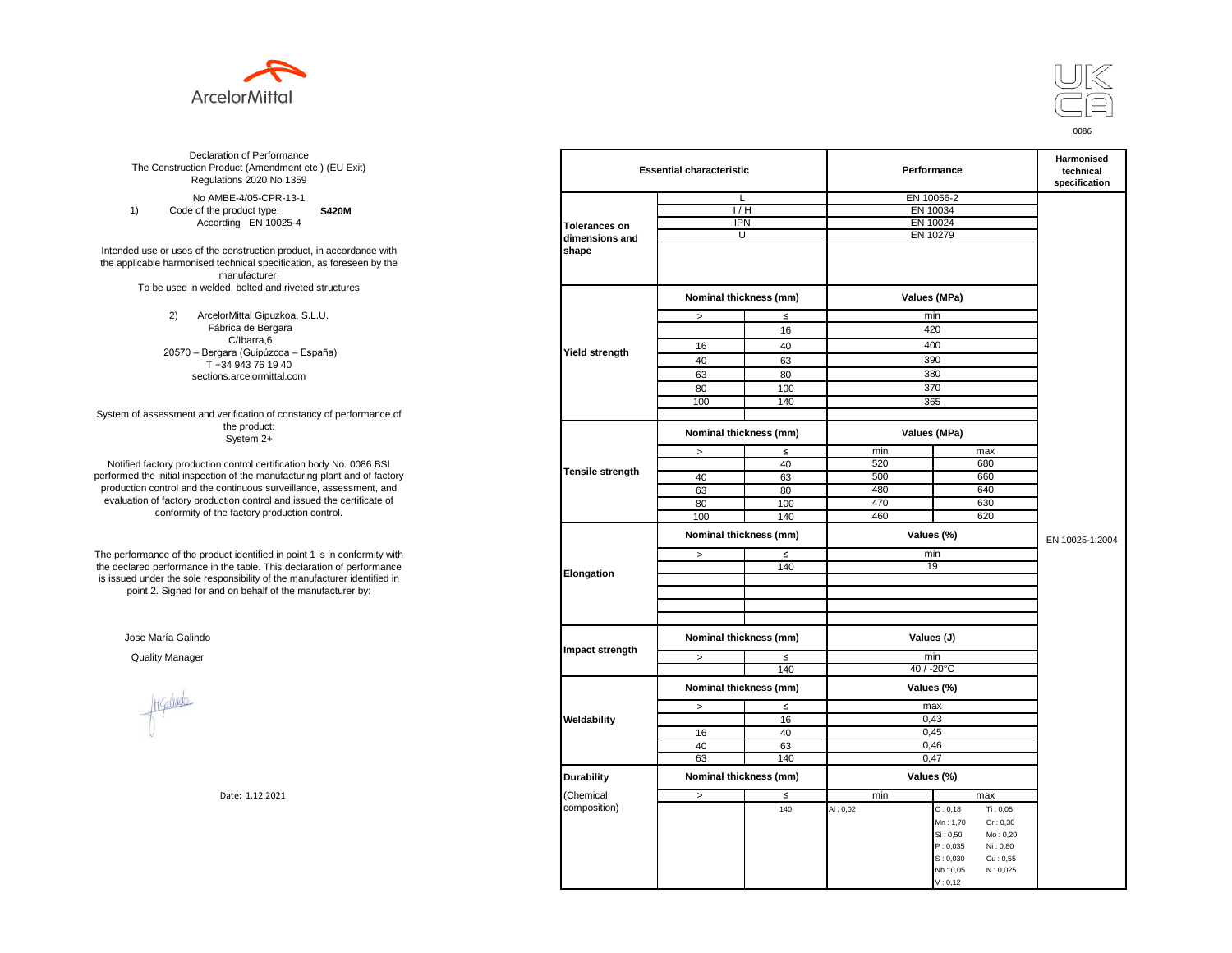



**S460M**  No AMBE-4/07-CPR-13-1 1) Code of the product type: According EN 10025-4

Intended use or uses of the construction product, in accordance with the applicable harmonised technical specification, as foreseen by the manufacturer: To be used in welded, bolted and riveted structures

> 2) ArcelorMittal Gipuzkoa, S.L.U. Fábrica de Bergara C/Ibarra,6 20570 – Bergara (Guipúzcoa – España) T +34 943 76 19 40 sections.arcelormittal.com

System of assessment and verification of constancy of performance of the product: System 2+

Notified factory production control certification body No. 0086 BSI performed the initial inspection of the manufacturing plant and of factory production control and the continuous surveillance, assessment, and evaluation of factory production control and issued the certificate of conformity of the factory production control.

The performance of the product identified in point 1 is in conformity with the declared performance in the table. This declaration of performance is issued under the sole responsibility of the manufacturer identified in point 2. Signed for and on behalf of the manufacturer by:

Jose María Galindo

Hallude

| ation of Performance<br>oduct (Amendment etc.) (EU Exit)<br>ations 2020 No 1359                         |                      | <b>Essential characteristic</b> |        |            | Performance          | Harmonised<br>technical<br>specification |
|---------------------------------------------------------------------------------------------------------|----------------------|---------------------------------|--------|------------|----------------------|------------------------------------------|
| IBE-4/07-CPR-13-1                                                                                       |                      | L                               |        |            | EN 10056-2           |                                          |
| product type:<br><b>S460M</b>                                                                           |                      | 1/H                             |        | EN 10034   |                      |                                          |
| rding EN 10025-4                                                                                        | <b>Tolerances on</b> | <b>IPN</b>                      |        |            | EN 10024             |                                          |
|                                                                                                         | dimensions and       | U                               |        | EN 10279   |                      |                                          |
| construction product, in accordance with<br>echnical specification, as foreseen by the<br>manufacturer: | shape                |                                 |        |            |                      |                                          |
| ed, bolted and riveted structures                                                                       |                      | Nominal thickness (mm)          |        |            | Values (MPa)         |                                          |
| orMittal Gipuzkoa, S.L.U.                                                                               |                      | $\, >$                          | $\leq$ |            | min                  |                                          |
| brica de Bergara                                                                                        |                      |                                 | 16     |            | 460                  |                                          |
| C/Ibarra,6                                                                                              |                      | 16                              | 40     |            | 440                  |                                          |
| jara (Guipúzcoa – España)<br>34 943 76 19 40                                                            | Yield strength       | 40                              | 63     |            | 430                  |                                          |
| ns.arcelormittal.com                                                                                    |                      | 63                              | 80     |            | 410                  |                                          |
|                                                                                                         |                      | 80                              | 100    |            | 400                  |                                          |
|                                                                                                         |                      | 100                             | 140    |            | 385                  |                                          |
| verification of constancy of performance of                                                             |                      |                                 |        |            |                      |                                          |
| the product:<br>System 2+                                                                               |                      | Nominal thickness (mm)          |        |            | Values (MPa)         |                                          |
|                                                                                                         |                      | $\, >$                          | $\leq$ | min        | max                  |                                          |
| control certification body No. 0086 BSI                                                                 |                      |                                 | 40     | 540        | 720                  |                                          |
| in of the manufacturing plant and of factory                                                            | Tensile strength     | 40                              | 63     | 530        | 710                  |                                          |
| ontinuous surveillance, assessment, and                                                                 |                      | 63                              | 80     | 510        | 690                  |                                          |
| ction control and issued the certificate of                                                             |                      | 80                              | 100    | 500        | 680                  |                                          |
| e factory production control.                                                                           |                      | 100                             | 140    | 490        | 660                  |                                          |
|                                                                                                         |                      | Nominal thickness (mm)          |        |            | Values (%)           | EN 10025-1:2004                          |
| uct identified in point 1 is in conformity with                                                         |                      | $\, >$                          | $\leq$ |            | min                  |                                          |
| the table. This declaration of performance<br>ponsibility of the manufacturer identified in             | Elongation           |                                 | 140    |            | 17                   |                                          |
| d on behalf of the manufacturer by:                                                                     |                      |                                 |        |            |                      |                                          |
|                                                                                                         |                      | Nominal thickness (mm)          |        | Values (J) |                      |                                          |
|                                                                                                         | Impact strength      |                                 |        |            |                      |                                          |
|                                                                                                         |                      | $\geq$                          | $\leq$ |            | min                  |                                          |
|                                                                                                         |                      |                                 | 140    |            | 40 / -20°C           |                                          |
|                                                                                                         |                      | Nominal thickness (mm)          |        |            | Values (%)           |                                          |
|                                                                                                         |                      | $\, >$                          | $\leq$ |            | max                  |                                          |
|                                                                                                         | Weldability          |                                 | 16     |            | 0,45                 |                                          |
|                                                                                                         |                      | 16                              | 40     |            | 0,46                 |                                          |
|                                                                                                         |                      | 40                              | 63     |            | 0,47                 |                                          |
|                                                                                                         |                      | 63                              | 140    |            | 0,48                 |                                          |
|                                                                                                         | <b>Durability</b>    | Nominal thickness (mm)          |        |            | Values (%)           |                                          |
| Date: 1.12.2021                                                                                         | Chemical             | $\,>$                           | $\leq$ | min        | max                  |                                          |
|                                                                                                         | composition)         |                                 | 140    | AI: 0,02   | C: 0, 18<br>Ti: 0,05 |                                          |
|                                                                                                         |                      |                                 |        |            | Mn: 1,70<br>Cr: 0,30 |                                          |
|                                                                                                         |                      |                                 |        |            | Si: 0,60<br>Mo: 0,20 |                                          |
|                                                                                                         |                      |                                 |        |            | P: 0,035<br>Ni: 0,80 |                                          |
|                                                                                                         |                      |                                 |        |            | S: 0,030<br>Cu: 0,55 |                                          |
|                                                                                                         |                      |                                 |        |            | Nb: 0,05<br>N: 0,025 |                                          |
|                                                                                                         |                      |                                 |        |            | V: 0, 12             |                                          |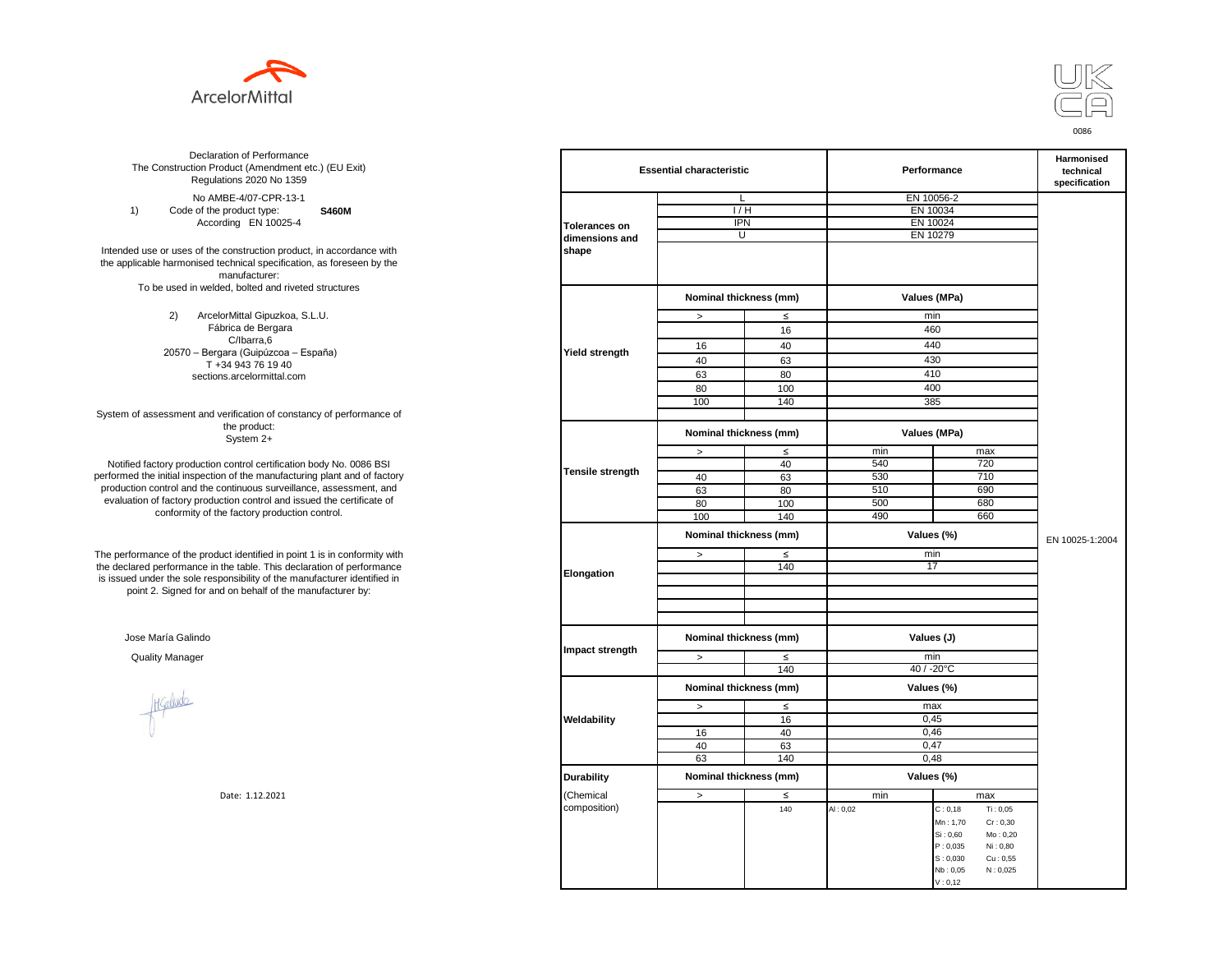



**S355J0W**  No AMBE-5/01-CPR-13-1 1) Code of the product type: According EN 10025-5

Intended use or uses of the construction product, in accordance with the applicable harmonised technical specification, as foreseen by the manufacturer: To be used in welded, bolted and riveted structures

> 2) ArcelorMittal Gipuzkoa, S.L.U. Fábrica de Bergara C/Ibarra,6 20570 – Bergara (Guipúzcoa – España) T +34 943 76 19 40 sections.arcelormittal.com

System of assessment and verification of constancy of performance of the product: System 2+

Notified factory production control certification body No. 0086 BSI performed the initial inspection of the manufacturing plant and of factory production control and the continuous surveillance, assessment, and evaluation of factory production control and issued the certificate of conformity of the factory production control.

The performance of the product identified in point 1 is in conformity with the declared performance in the table. This declaration of performance is issued under the sole responsibility of the manufacturer identified in point 2. Signed for and on behalf of the manufacturer by:

Jose María Galindo

Healudo

| ation of Performance<br>oduct (Amendment etc.) (EU Exit)<br>ations 2020 No 1359 |                      | <b>Essential characteristic</b> |                        |               | Performance          |                 |  |
|---------------------------------------------------------------------------------|----------------------|---------------------------------|------------------------|---------------|----------------------|-----------------|--|
| IBE-5/01-CPR-13-1                                                               |                      | L                               |                        | EN 10056-2    |                      |                 |  |
| product type:<br>S355J0W                                                        |                      | 1/H                             |                        | EN 10034      |                      |                 |  |
| rding EN 10025-5                                                                | <b>Tolerances on</b> | <b>IPN</b>                      |                        | EN 10024      |                      |                 |  |
|                                                                                 | dimensions and       | U                               |                        | EN 10279      |                      |                 |  |
| construction product, in accordance with                                        | shape                |                                 |                        |               |                      |                 |  |
| echnical specification, as foreseen by the                                      |                      |                                 |                        |               |                      |                 |  |
| manufacturer:                                                                   |                      |                                 |                        |               |                      |                 |  |
| ed, bolted and riveted structures                                               |                      | Nominal thickness (mm)          |                        | Values (MPa)  |                      |                 |  |
| orMittal Gipuzkoa, S.L.U.                                                       |                      | $\leq$<br>$\,$                  |                        | min           |                      |                 |  |
| brica de Bergara                                                                |                      |                                 | 16                     | 355           |                      |                 |  |
| C/Ibarra,6                                                                      |                      | 16                              | 40                     |               | 345                  |                 |  |
| jara (Guipúzcoa – España)                                                       | Yield strength       | 40                              | 63                     |               | 335                  |                 |  |
| 34 943 76 19 40                                                                 |                      |                                 |                        |               |                      |                 |  |
| ns.arcelormittal.com                                                            |                      |                                 |                        |               |                      |                 |  |
|                                                                                 |                      |                                 |                        |               |                      |                 |  |
| verification of constancy of performance of                                     |                      |                                 |                        |               |                      |                 |  |
| the product:<br>System 2+                                                       |                      |                                 | Nominal thickness (mm) |               | Values (MPa)         |                 |  |
|                                                                                 |                      | $\, >$                          | $\leq$                 | min           | max                  |                 |  |
| control certification body No. 0086 BSI                                         |                      | $=3$                            | 40                     | 470           | 630                  |                 |  |
| in of the manufacturing plant and of factory                                    | Tensile strength     | 40                              | 63                     | 470           | 630                  |                 |  |
| ontinuous surveillance, assessment, and                                         |                      |                                 |                        |               |                      |                 |  |
| ction control and issued the certificate of                                     |                      |                                 |                        |               |                      |                 |  |
| e factory production control.                                                   |                      |                                 |                        |               |                      |                 |  |
|                                                                                 |                      | Nominal thickness (mm)          |                        | Values (%)    |                      | EN 10025-1:2004 |  |
| uct identified in point 1 is in conformity with                                 |                      | $\leq$<br>$\geq$                |                        | min           |                      |                 |  |
| the table. This declaration of performance                                      | Elongation           | $=3$                            | 40                     | 22            |                      |                 |  |
| ponsibility of the manufacturer identified in                                   |                      | 40                              | 63                     |               | 21                   |                 |  |
| d on behalf of the manufacturer by:                                             |                      |                                 |                        |               |                      |                 |  |
|                                                                                 |                      |                                 |                        |               |                      |                 |  |
|                                                                                 |                      | Nominal thickness (mm)          |                        | Values (J)    |                      |                 |  |
|                                                                                 | Impact strength      |                                 |                        |               |                      |                 |  |
|                                                                                 |                      | $\,>$                           | $\leq$<br>63           | min<br>27/0°C |                      |                 |  |
|                                                                                 |                      |                                 |                        | Values (%)    |                      |                 |  |
|                                                                                 |                      | Nominal thickness (mm)          |                        |               |                      |                 |  |
|                                                                                 |                      | $\,>$                           | $\leq$                 | max           |                      |                 |  |
|                                                                                 | Weldability          | 16                              | 16<br>63               | 0,52<br>0,52  |                      |                 |  |
|                                                                                 |                      |                                 |                        |               |                      |                 |  |
|                                                                                 |                      |                                 |                        |               |                      |                 |  |
|                                                                                 | <b>Durability</b>    | Nominal thickness (mm)          |                        | Values (%)    |                      |                 |  |
| Date: 1.12.2021                                                                 | (Chemical            | $\, >$                          | $\leq$                 | min           | max                  |                 |  |
|                                                                                 | composition)         |                                 | 63                     | Mn: 0,50      | Cr: 0,80<br>C: 0, 16 |                 |  |
|                                                                                 |                      |                                 |                        | Cu: 0,25      | Si: 0,50             |                 |  |
|                                                                                 |                      |                                 |                        | Cr: 0,40      | P: 0,040             |                 |  |
|                                                                                 |                      |                                 |                        |               | S: 0,040             |                 |  |
|                                                                                 |                      |                                 |                        |               | N: 0,012             |                 |  |
|                                                                                 |                      |                                 |                        |               | Mn: 1,50<br>Cu: 0.55 |                 |  |
|                                                                                 |                      |                                 |                        |               |                      |                 |  |